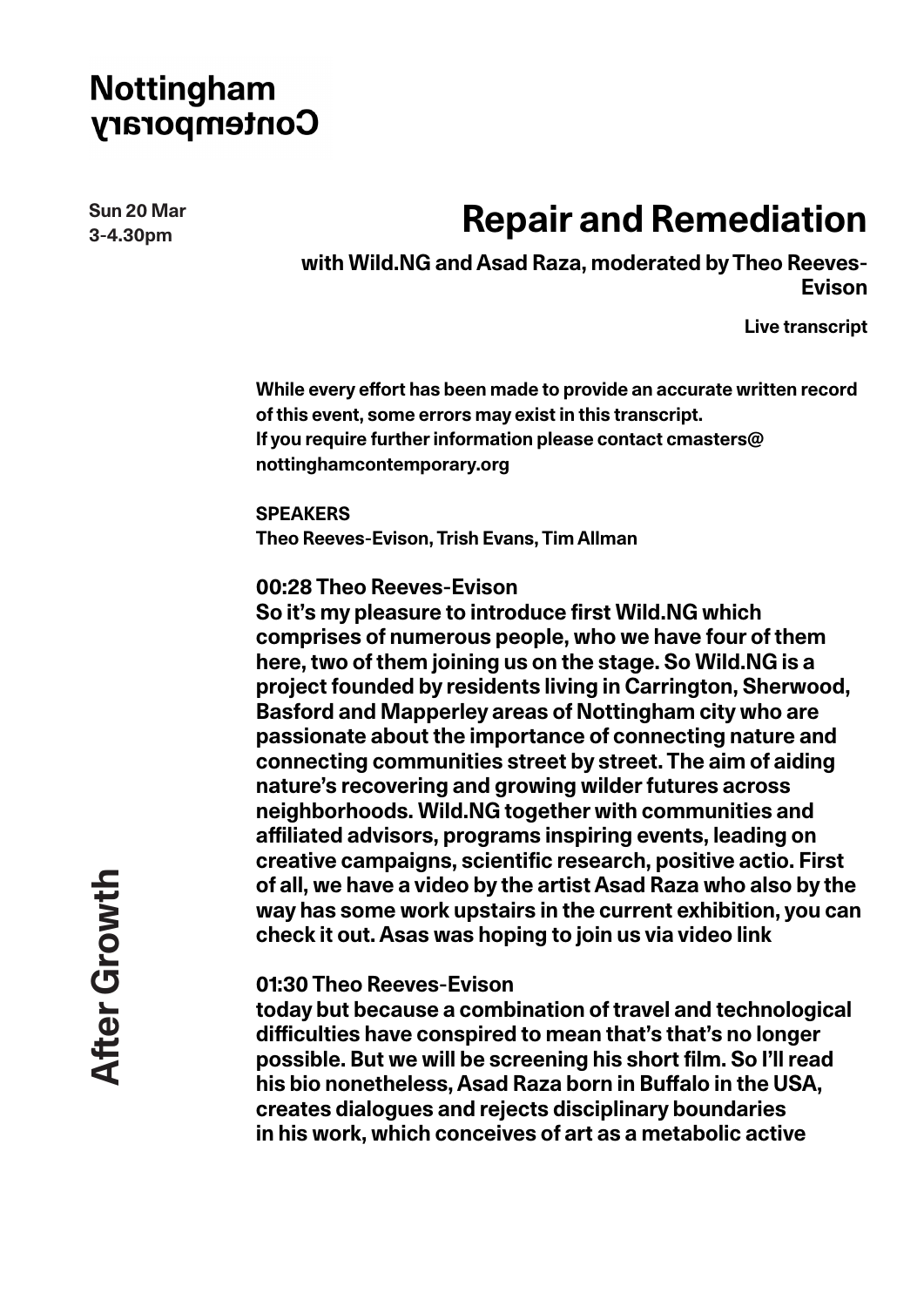**experience. Absorption, in which cultivators create artificial soil was the 34th Kaldor public art project in Sydney, shown in Gropius Bau Berlin, in the Ruhr triennial. In United plot for dialogue 2017, visitors play tennis in the 16th century church in Milan. Root sequence, mother tongue, another work of his at the 2017 Whitney Biennial combines 26 trees, caretakers and objects. Schema for school was an experimental school in the 2015 Ljubliana graphic art Biennial, and Raza premiered Minor History, a dialogue with his 91 year old uncle at the International Film Festival of Rotterdam in 2019. Raza's works often inhabit intimate settings such as the bedroom at the 2018 Lahore Biennial. For Home Show, which took place in his apartment in New York Raza asked artists and friends to intervene in his life. While Life to Come, at Metro pictures featured participatory work and shaker dance. Raza was artistic director of the Villa Empain in Brussels 2016 to 17. With Hans Ulrich Obrist he curated a series of exhibitions inspired by Eduard Glissant, including mondialite, Trembling, Thinking at the Americas society in New York, and Where the Oceans Meet at MDC Museum of Art and Design Miami. Of Pakistani background, Raza studied literature and filmmaking at John Hopkins and NYU where he helped organize a labour strike.** 

#### **01:14 Theo Reeves-Evison**

**First of all, we have a video by the artist Asad Raza who also by the way has a work upstairs, in the current exhibition, so please check it out. Asad was hoping to join us via Zoom today but the first combination of travel and technological difficulties have conspired to mean that's that's no longer possible, but he will be screening his short film. So I'll read his bio nonetheless. Asad Raza born in Buffalo in the USA, creates dialogues and rejects disciplinary boundaries in his work, which conceives of art as a metabolic active experience. Absorption, in which cultivators create artificial soil was the 34th Kaldor Public Art Project in Sydney (2019), shown at Gropius Bau, Berlin (2020) and Ruhrtriennale (2021). In Untitled (plot for dialogue) (2017), visitors played tennis in a sixteenth-century church in Milan. Root sequence. Mother**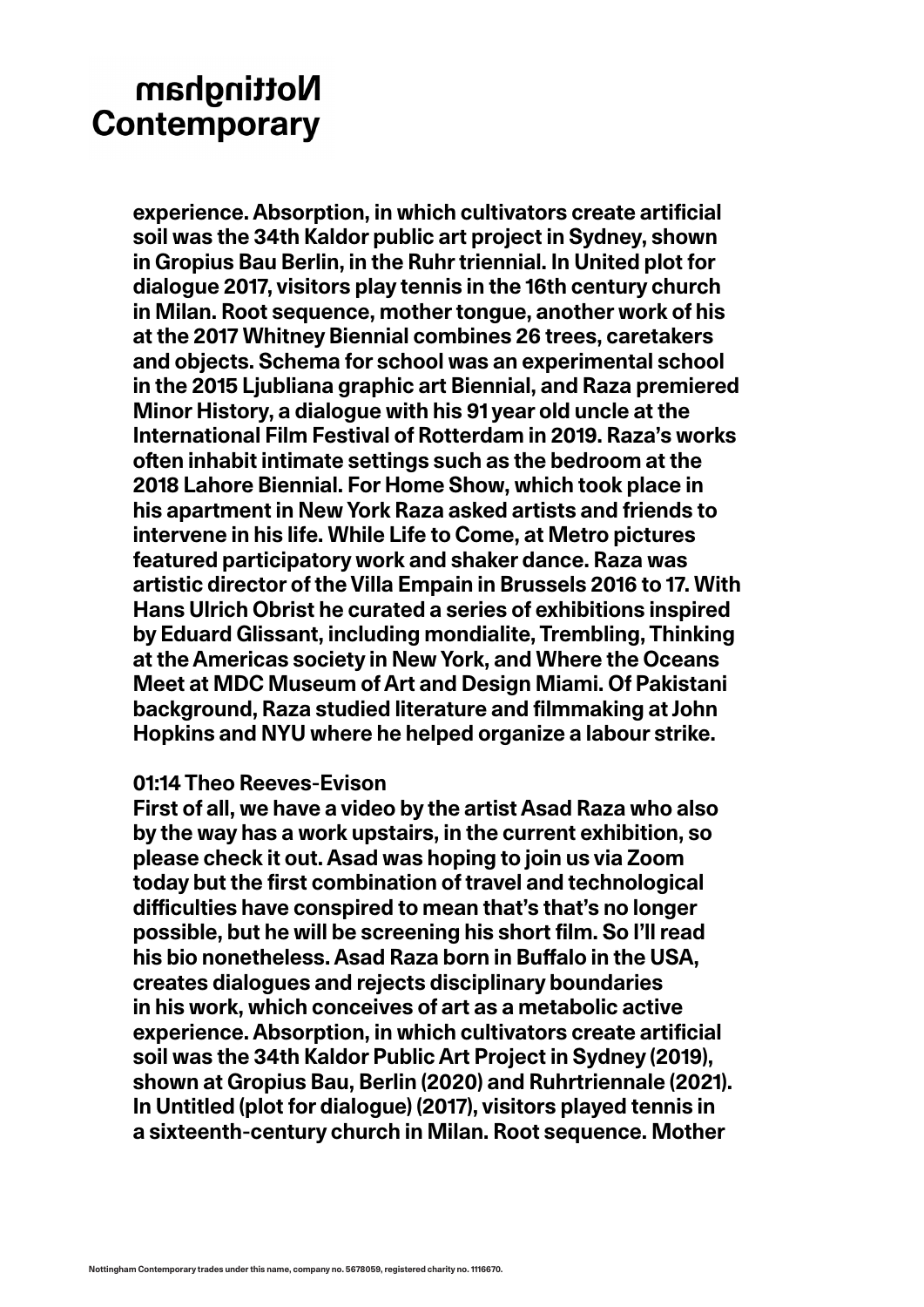**tongue, at the 2017 Whitney Biennial, combines twenty-six trees, caretakers and objects. Schema for a school was an experimental school at the 2015 Ljubljana Graphic Art Biennial. Raza premiered Minor History, a dialogue with his 91 year old uncle, at the International Film Festival Rotterdam in 2019. Asad's works often inhabit intimate settings such as The Bedroom, at the 2018 Lahore Biennale. For home show (2015), which took place at his apartment in New York, Raza asked artists and friends to intervene in his life, while Life to come (2019) at Metro Pictures featured participatory works and Shaker dance. Raza was artistic director of the Villa Empain in Brussels in 2016-7. With Hans Ulrich Obrist, he curates a series of exhibitions inspired by Édouard Glissant, including Mondialité, Trembling Thinking at the Americas Society in New York and Where the Oceans Meet at MDC Museum of Art and Design, Miami. Of Pakistani background, Raza studied literature and filmmaking at Johns Hopkins and NYU, where he helped organise a labor strike. It's a real shame not to have the Q&A , but I would urge all of you if you're interested in his work to follow up some of those projects and some really inspiring work. So first of all, we can I think seamlessly transition to his film.**

#### **04:01 Film**

**My name is Asad Raza, and this is a proposal for your city called Department of Absorption. Let's take a look. You may have seen the project Absorption in cities such as Sydney, Berlin, or Essen. In the piece, we collect waste products produced by a city or region to make an artificial soil called Neo soil. These include sand, clay, Metropolitan compost, dried cuttlefish, spent barley from breweries, cardboard and wood from packaging and shipping cacao husks from chocolate factories, iron oxide from water treatment plants, bones and ash from restaurants and butchers, pigeon droppings from pigeon fanciers and human hair from salons and barbers. With the help of a team of soil scientists, we mix all this material into a neo soil that is fertile and healthy. Diluting toxins and keeping it moist and aerated in a museum**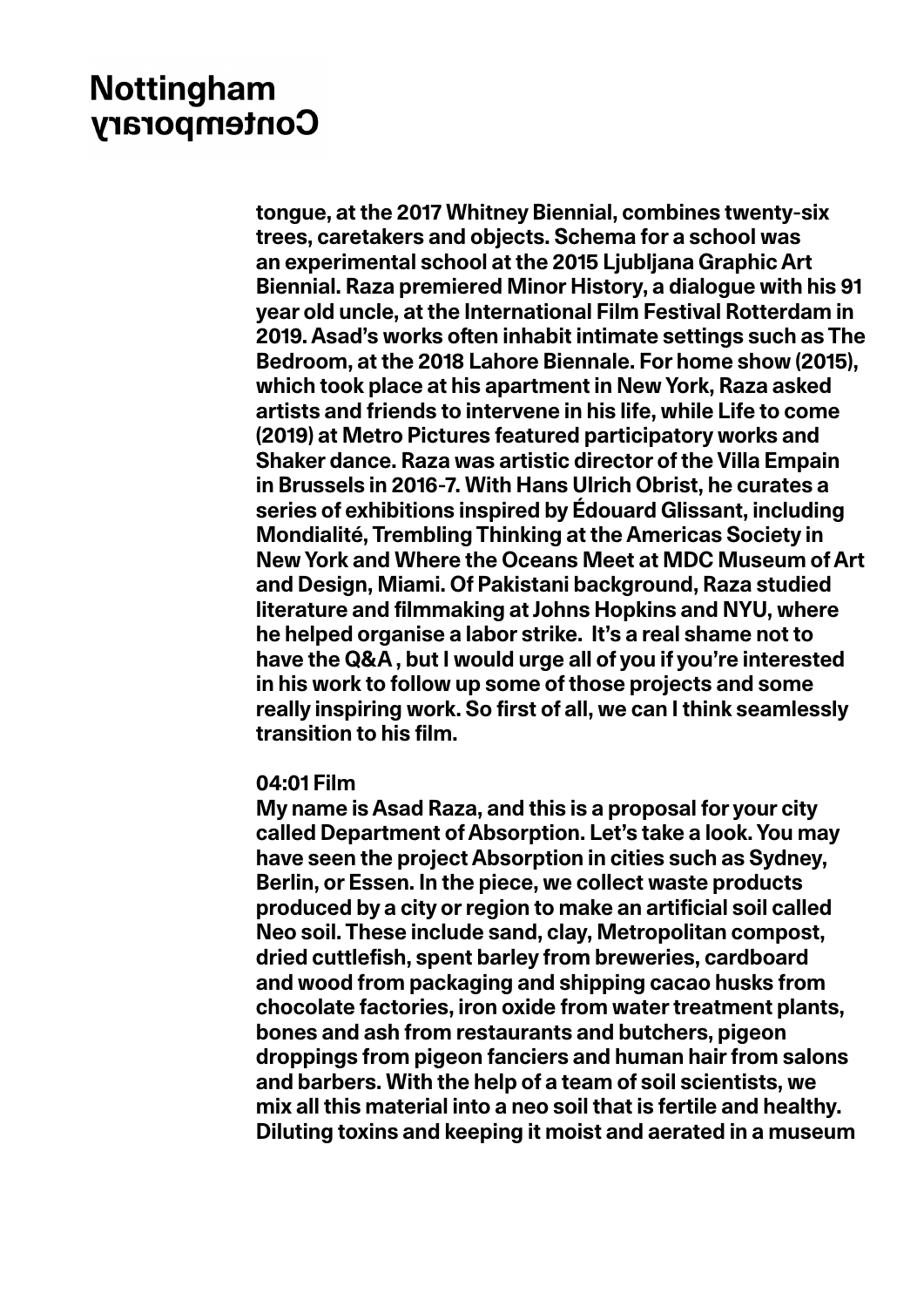**or gallery, which is filled to a depth of 30 centimeters. The whole thing is free and open to people to walk on it, interact with it. Inhale the smell of fresh Earth. Meet the team of cultivators who make it and finally take as much as they want to use for their own projects. Department of absorption will help your city set up a branch of city government creating 20 permanent sites of absorption. This will produce several 100 tons of Neo soil every month. By the way, soil is not compost. Organic stuff like compost is only one company of Neo soil, about 25 to 30%. People in 20 neighborhoods can benefit from a local experiential site to interact with fresh Earth. Meet cultivators learn about living materials, stage performances, let kids play and take some for their own pots, balconies and allotments. It will also produce jobs for soil scientists and graduate students studying what they call urban techno Sol's and teams of cultivators at each site who will be raking, turning, watering, adding to and testing the soils toxicity, pH, moisture, etc. To make sure we have a clean, healthy Neo soil, urban planners can use it to accelerate the return of unneeded structures to a forest environment. Right now in Birmingham, we're remediating a toxic site by adding Neo soil in a specifically tailored recipe and sequence, diluting the heavy metals and making them less bioavailable. You might ask, what's the difference between Department of absorption and a good old Department of Sanitation? Well think about what sanitation means cleaning, with sterilization, the elimination of trash and germs, and the ideal of living in a sterile environment. Meanwhile, all the material of the ecosystem is left behind in toxic landfills. With absorption, we add attention and care to waste products, mixing them back into immediately usable landscape. It's the difference between cooking a meal with your groceries and dumping them on the kitchen floor. From a wider perspective, the proposal aims to reverse the usual movement of an industrial society. Instead of taking the landscape and separating it into different components, which can be toxic. We take the separated components and recombine them into a holistic world building material Neo soil. Most human endeavors use**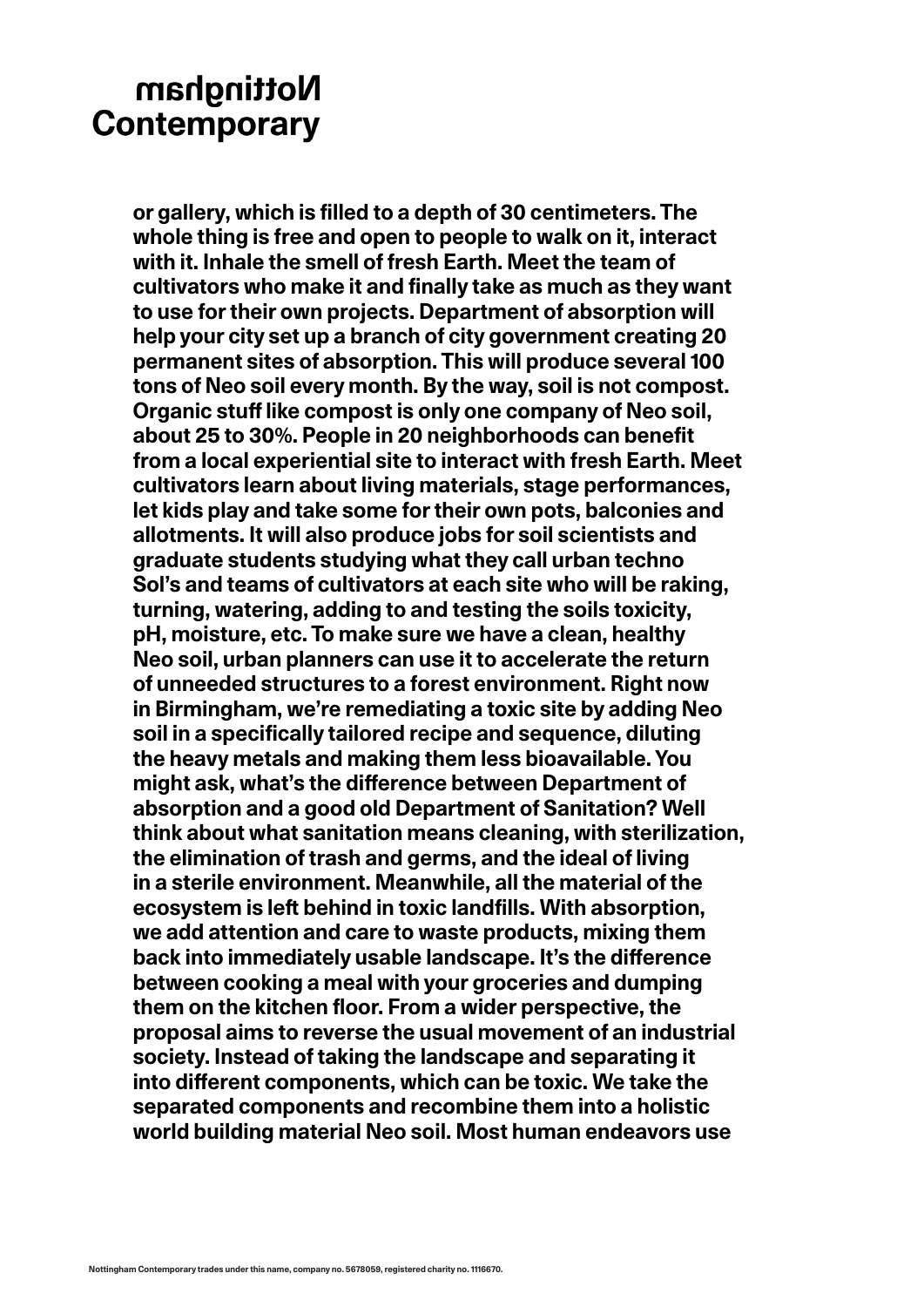**up potential energy stored in the land and water escapes, department of absorption creates potential energy and stores it back in the landscape. At the scale of your city, will be able to process your industrial waste products and turn unneeded portions of the urban fabric into fertile Neo soil. Mayors, city council members and civic leaders are welcome to get in touch. Thanks.**

#### **08:51 Trish Evans**

**That was really interesting, it is quite funny but a quite serious message. I'm Trish Evans this is Tim Almond. We are a part of wild.NG. We've got a couple of other of our representatives with us in the crowd there as well. We are a group of about 10 of us in Nottingham City. And we're really proud to be representing the city at this global event. This seems to be a great sort of collection of really diverse perspectives and studies, and creative work happening. And it's really nice to bring it onto a local level. And we are very much a local level. We're going to just introduce a little bit about who we are as wild.NG as was Theo's just mentioned, where we are a project at street by street based. We're all voluntary-based in Nottingham. And our sort of philosophy really is about connecting communities through nature, but also connecting nature through communities. And it's a really interesting networking idea. And that's very much inspired by the idea of seeing that there's an opportunity for a Nature Recovery Network. Now that is pretty much what it says on the tin. But it's about how we cannot have a defragmented environment and a city and green spaces. It is about joining the dots. And there's various ways in which we can achieve that. And actually within an urban environment, there are plenty ways so there's things such as canopy connections, hedgerows, if we do have hedges, of course, our waterways, but our gardens, and those green spaces that do exist within our infrastructure, they can also connect and they need to connect. And actually, if we don't have connecting areas of green space, they don't thrive. It's very much like a community setup. It's exactly the same. We might feel with development**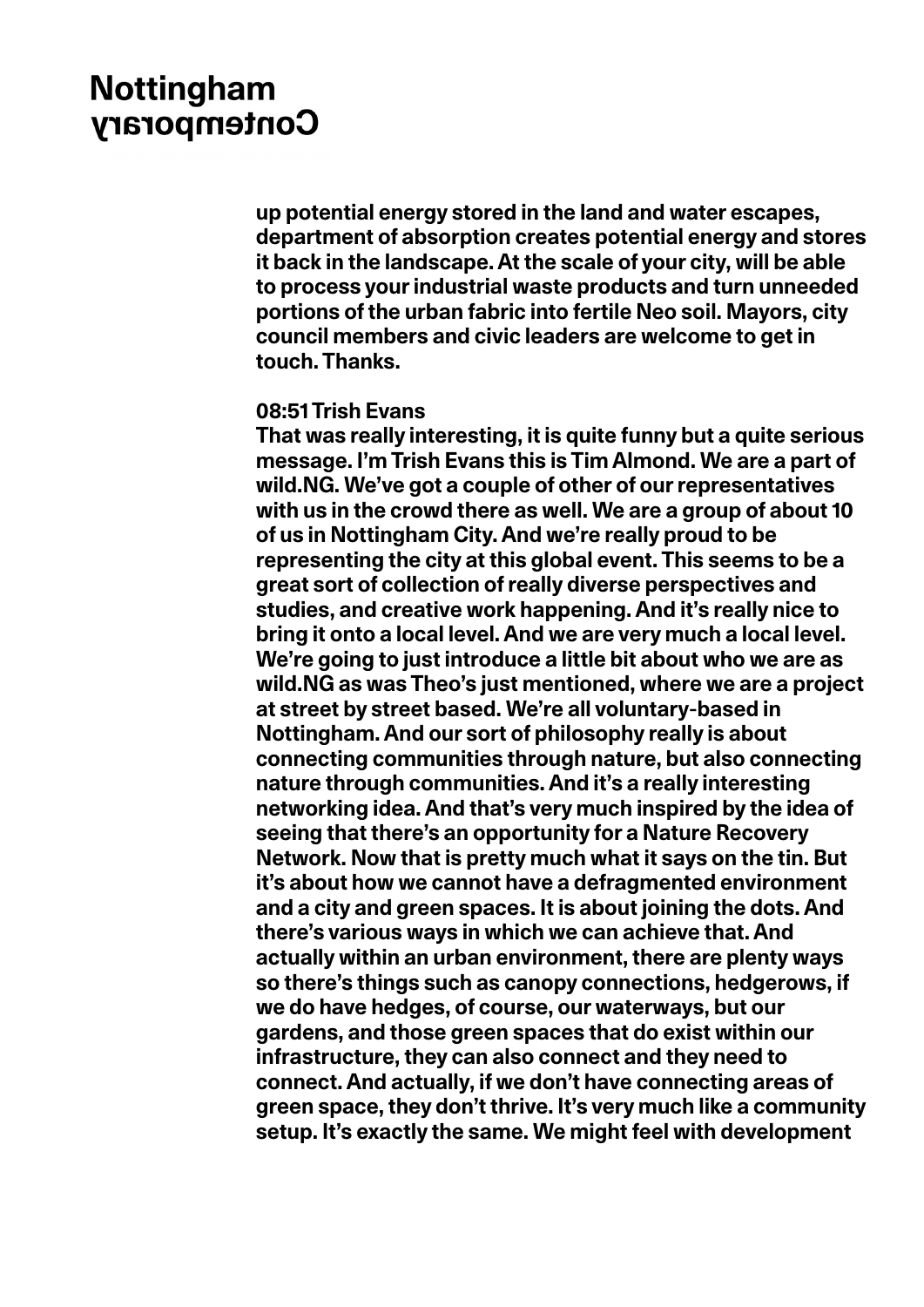**that actually if we do have a little bit of green infrastructure, it means great, we've got some green infrastructure in there, fantastic. But actually that tree that's alongside that building could be incredibly squeezed, and actually is starving of its biodiversity. And actually, we need to think about how that tree can connect to the next tree or the next habitat. So it's very much looking at opportunities within our urban environment to do that. We saw an opportunity there. But just to give you an idea of how we were founded, we're only a year old, we're really, really young. Myself and Nick, we are artists and we're called INSTAR and our work is all about creating deeper connections to the natural world through contemporary art. And but we're also naturalists, we work professionally within the conservation sector, as well as professionally as artists. And we often get involved and seek out and look for nature with all the work we do. But one thing we really wanted to do is set up something called Swift Street, which was about five years ago and Tim has been a huge contributor to that project. And that's a street by street approach, where the idea is that we want to work with a street together to install swift boxes in our urban center, and in our community, and we have three swift streets currently. And**  we're looking to get a forth swift street installed. Hopefully, if **we've got the capabilities this year, we've got a street lined up. Brilliant, yeah, boxes ordered. But it's really about connecting our communities now just to sort of give you an idea of Swift Street and the success of it. We haven't had any swifts take our boxes yet. And while that might sound very disappointing and unsuccessful, it's actually incredibly successful, because you've tuned our community into the importance of swifts where we live, and the biodiversity conservation effort that's required for swifts and we do know we're going to be getting swifts this year. We had a very near on successful year last year. So it takes time to build but it's that approach. So we wanted to work with that street by street idea. Think about the Nature Recovery Network, and that's where wild.NG started. Now I'm saying wild.NG, you could say wild 'ungh' which is the postcode for Nottingham, for those who are from Nottingham**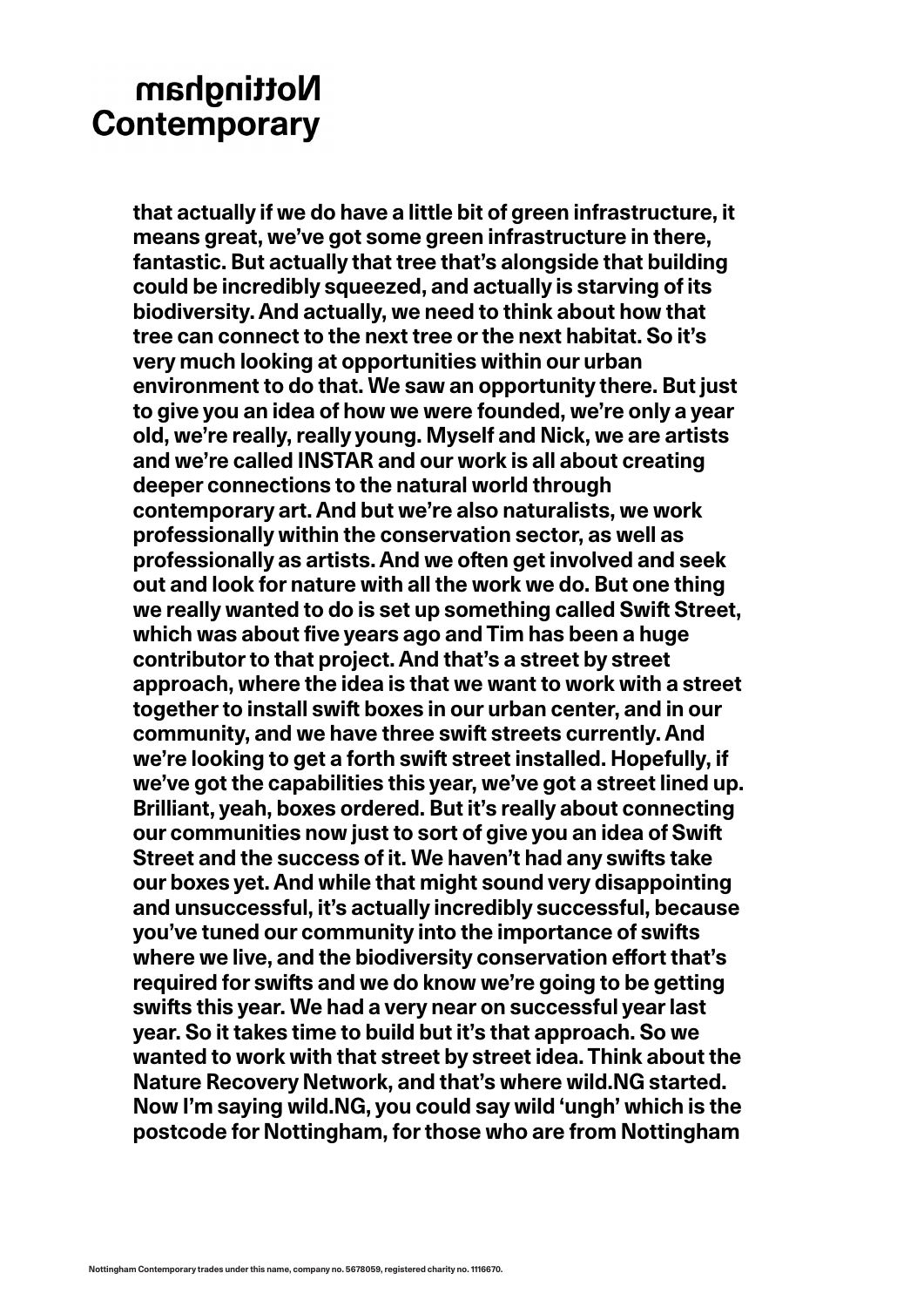**in the crowd - I'm sure there's quite a few of you. But it is obviously a play on wilding. But also we have debated rewilding, as one. I think Tim might mention a bit about that later on the presentation. But yeah, so we were founded a year ago. And we wanted to look at these nature recovery networks. We are a group of artists, residents, first and foremost, but also we are conservationists, and also ecologists. I just keep moving through these slides, and we can revert back to them. But we are made up of a diversity of people really, but ultimately, we're local where we can be. But we've created this model for wild.NG, which is very much about a model that is quite fluid, and allows for a range of different ways that we can all connect and work together. So we've come up with a sort of model, which has drivers, there are those who take forward ideas and drive on maybe those speculative concepts. But we have the advisors, those who want to dip in and advise and share their expertise and knowledge. And we have those forums for that. We have the champions, we are volunteers. So we if you want to champion a project, you can come to us and we will enable you and support you in doing that we really encourage that championing of an opportunity, and then volunteers. And the idea is that we can dip in and out because we are volunteers ultimately, and we are all working, we're super busy, we have lives that we've got to live. And so we're not putting pressure on ourselves to sort of fulfill everything immediately, and now, and have that rush on. That's really, really important. Now, to give you an idea of our locality, if you live in Nottingham, you'll know some of these areas. But we're trying to keep it in a local environment at the moment. Because we're looking at nature recovery networks, we can extend them we don't expect not to. We're in the North of the city. This idea of being on the doorstep is really a very deliberate one, because actually, it really helps to engage our residents and our communities and thinking about that street by street approach. Often broad campaigns, global concerns are really difficult to connect with - many speakers have mentioned this in the talks. And sometimes opportunities to connect if it's on our patch are**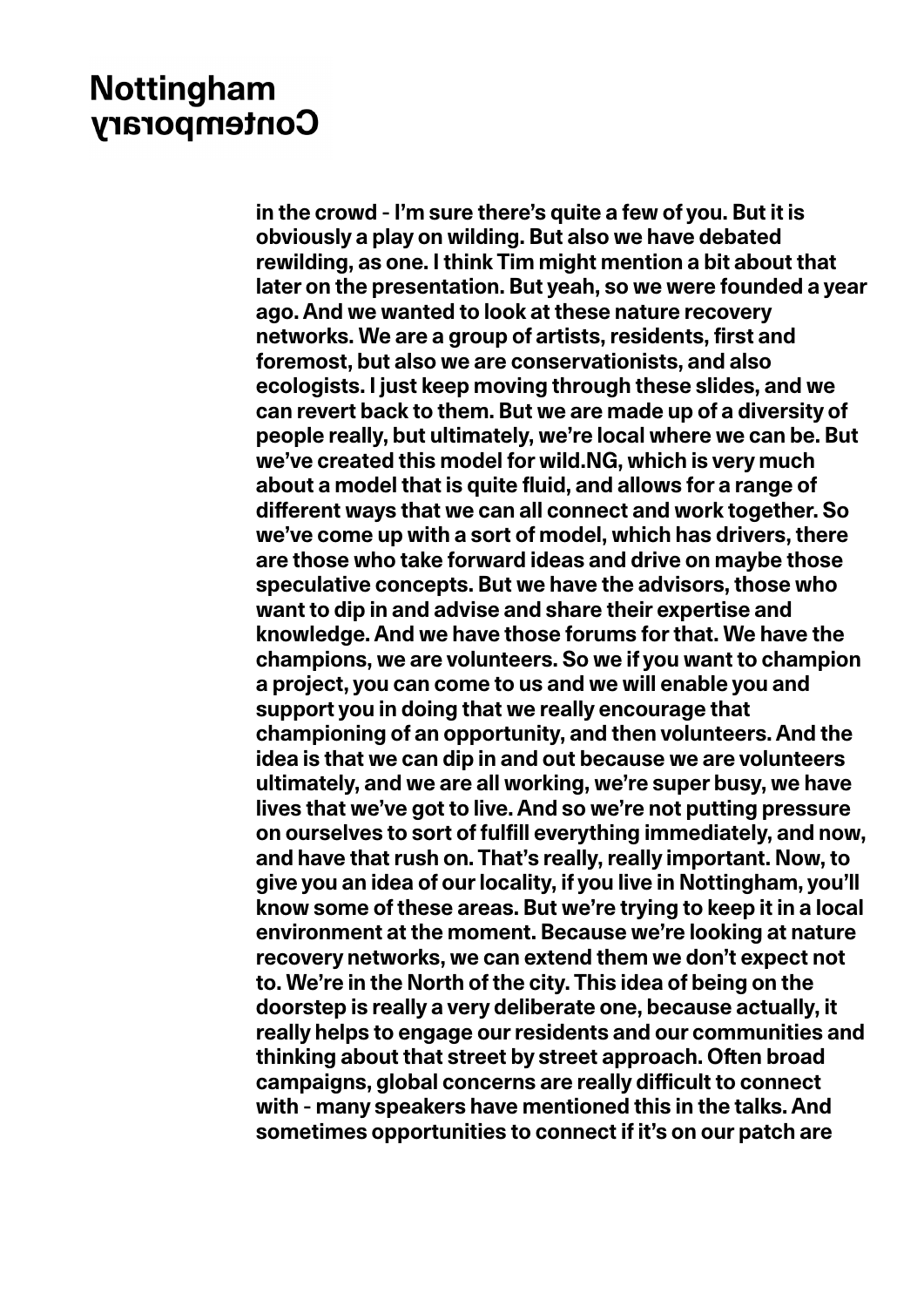**much easier than if it's just over there, or it's somewhere a bit further afield, and you're more disengaged. So, you know, for example, we are now currently in something that was labeled as and is really building as being the Green Quarter of the city, which is a fantastic campaign that's pushing for better green infrastructure in this area of the city. But unless it's directly on your patch, it's still a bit of a barrier, or even perhaps less of a concern to you to act upon it immediately. But if it's on your street or even in your back garden or you know, outside your front door, you're gonna have more of an opinion about it for sure. So it's really interesting for us to sort of look at that and consider whether that approach will ignite a connection and ignite a stronger network. And so we're looking at ways that we can build on that momentum. There is something as well about thinking about those sort of global concerns that we believe as well, whilst we are local is that we are still global. And actually, there's no reason why something local doesn't have a global impact, our networks can be significant. And we do sort of share ideas about how we can connect and think about mycorrhizal, for example, and, with a fruiting bodies and our ideas of the spores. Individually, we can share, but we can reach and have a far bigger reach than just a local one. But also, you might feel that doing something local isn't really that significant. Is it really going to make a difference to the problems we're facing? But actually, there is a real logic in thinking locally as well as globally with action. There's a great quote from Edward O. Wilson, which is 'it's the small things that run the world'. And when you think about biodiversity in the natural world, that's so so true. You know, we're thinking about sort of the microscopic, you know, sort of like plankton, or, you know, mycorrhizal, or very small insects; they really do make up the ecosystem that we thrive on, and we rely upon, and so whilst we are small in this global world, our sort of local and individual work is really, really important. We're not boundaried, in that sense. We have got this local pinpoint. And if you see our logo, we're thinking, oh, you know, we've got a dot in there with thinking about, you know, where do we draw the line. And when we first got together, we were**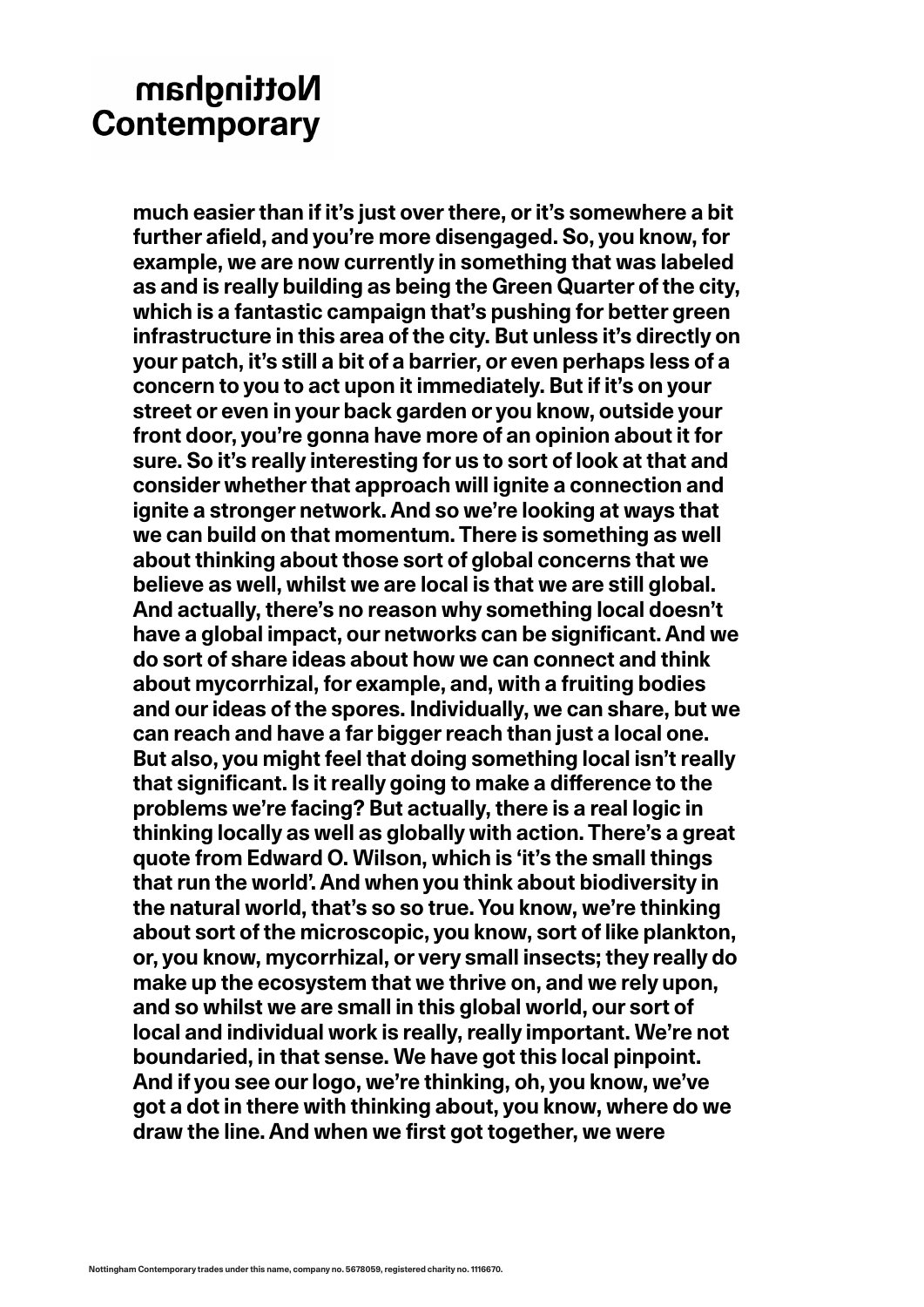**thinking, you know, we got to start somewhere, but we don't exclude that's really important, we don't have an exclusivity and that we invite broader communities and anyone to get involved if they wish to, but we had to start somewhere. So whilst working with our advisors, and we are affiliated to Nottinghamshire Wildlife Trust in terms of them working closely with us, we're working with their mapping, to see how we can perhaps start mapping on Nature Recovery Networks and our green spaces and activity and where it's happening. And then start from there. And then and then grow it. So just going back, actually, just just to this image here, just about thinking about our projects, we are one year old, and we are superduper young. But quite a lot has happened with being asked to speak at things like this, which is really fantastic, and quite humbling, to be honest. But we have made some traction, we have had quite an impact really, so far. And it's been really exciting for us to see the responses. And one of those particularly is Poison Free Pavements campaign. So again, street by street, we're trying to work on a glyphosate free approach, where we're detoxifying our streets and conveying that to the community. And we did a really great series of workshops last year, and events where we did that classic thing, I'm sure you've seen it, where you labeled street botany and plant life with chalk. The great thing about that is it sort of had a very immediate response to those who engaged but then that chalk graffiti was left on the ground. And then that was photographed and then people walked by, and they saw it. We had a strategic approach for being around schools, so families could see them as well. But that's really great imagery. But what happened is pick the ears of the council. And that really influenced them to think about, well didn't influence them, we actually inspired them to, well, maybe we forced them to sort of not use glyphosate. So what's happened is that positivity of that program has resulted in now the council coming to us to say we need to work with you. And because we put a little bit of pressure on them good. We don't want glyphosate, we don't want to stop beautiful wildflowers from growing. So it's been a really interesting**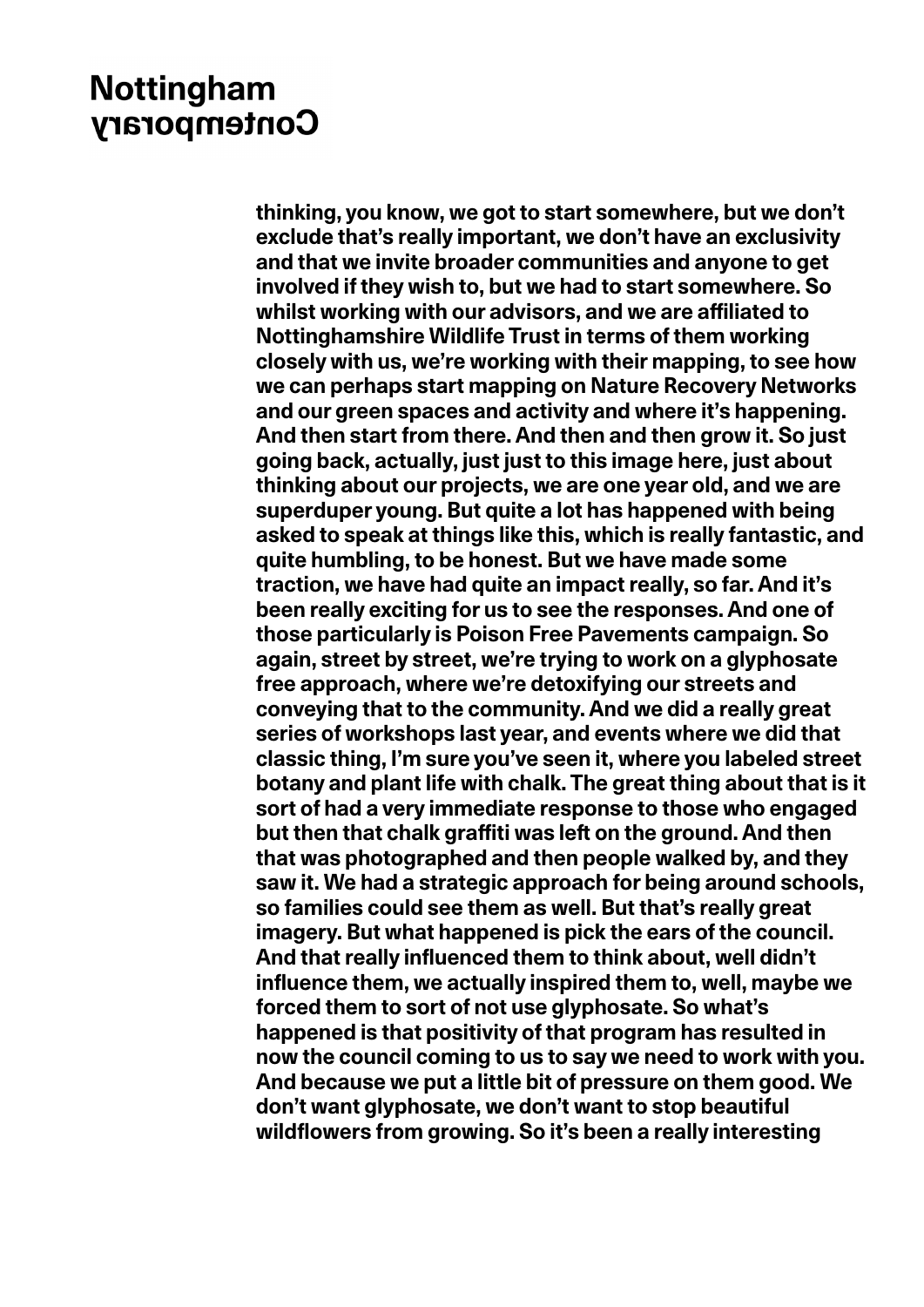**project. And Tim will share a little bit more about that process in a moment. We've had other projects like that Super Flyway, which is installing bat boxes and doing bat ecology where we live. And again, the visualization of that and having maps having flyways being graphic, so the idea of identity with everything we do is very, very important. So we've thought very carefully about our branding, and how we come together with thinking about our identity there. And all of this you can find on our website. But yeah, I'll end it there. And then Tim can carry onto the next section.**

### **20:11 Tim Allman**

**Thank you. Is this working here? Can you hear? Great. Okay, so obviously, we're here in the context of a symposium on post-capitalist imaginaries. And that begs the question is what is wild.NG's vision if we can be said to have a tight vision, and we certainly do have a vision, but it's, um, it's very much a conversation. We're a very broad network. We aim to grow and to include, part of our raison d'etre is to include people that wouldn't necessarily think of themselves as conservationists, sort of nature conservation is often seen as something that's not really for people in cities, despite good efforts by the Wildlife Trust and others. It's something out there in the countryside. And it's a separate concern to city dwellers. And we reject that. We think that nature is absolutely where we live, and we want to be a core thing for us, I think - isn't it? - is getting people on a street by street basis, to know and love their local nature and to advocate for it and to therefore change the landscape of a city street by street hopefully. So what do we want for our very urban city in 500 years or a shorter time? It begs questions like that, and we're keen to have those conversations, a few ideas for us to kind of throw out there. And we'd be interested in the question & answer, later to talk to hear some ideas from you, you lot and to have a bit of a discussion around this. Anyway, we see things we see what we want to work towards a defragmented neighborhood, led by communities, we've no isolated pockets of nature. In other words, nature runs through the city literally,**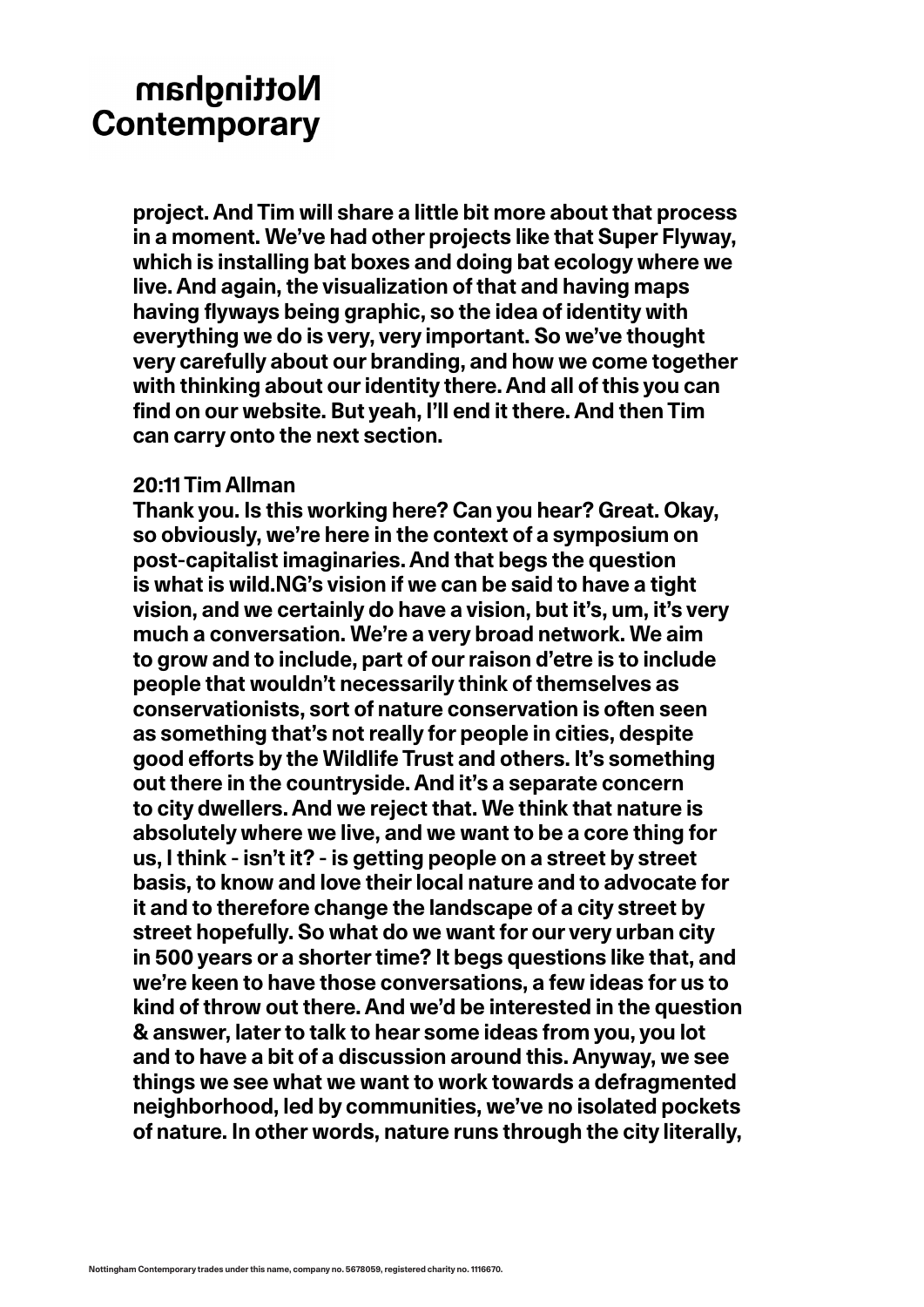**and sort of metaphorically, if you like, and the while the dots join together and are resilient, so spread out from the middle. Also, this is important that we, for us, we want the equality throughout our community, both in terms of between humans and nonhumans, or more than humans. We've talked of recognizing some of the creatures, that we share our city with as our neighbors are more than human neighbors or nonhuman neighbours, that can be a tree on your street, or it can be a swift we've talked about and we need to love swifts. And every year I really like swifts and every year when the swifts come back on our incredible flight from Africa, 8000 miles, something like that. It's ridiculous. They're currently thinking of leaving sort of Central Africa around the Congo and flying back, which I'm looking forward to. But it's like, it's like seeing an old friend again. And for me, maybe I'm an old hippie, but it's like, that's how I personally would like to promote the view of nature in the city, essentially, that we all see these our non-human neighbours as valuable as anyone else in the community. And so therefore, human and environmental justice have to work together, nature must exist, thrive and grow in a city with an equilibrium and balance of power, both in terms of human power and power between humans and non-humans. We want equitable access to wilder spaces and connections with nature. We don't want nature just to be something for those with big gardens or the ability to drive out to Peak Districts every weekend, connection with nature should be everywhere. And I've mentioned before the kind of binary idea that nature is in the countryside and the cities for humans and you know, that's something we definitely want to promote most of the country live in urban areas. And so if urban people can't connect with nature, then there really is no hope. So rewilding, oh, yeah, sorry. I just want to mention something that Trish picked up on which is the sort of analogy we see is something like a mycelium, fungal mycelium, which grows in unpredictable ways around, in our case, the city of urban areas, and mycelium when it reaches a barrier. It finds a way around it. We'll talk more later with me about some of the barriers we found with some of our projects and ways we've**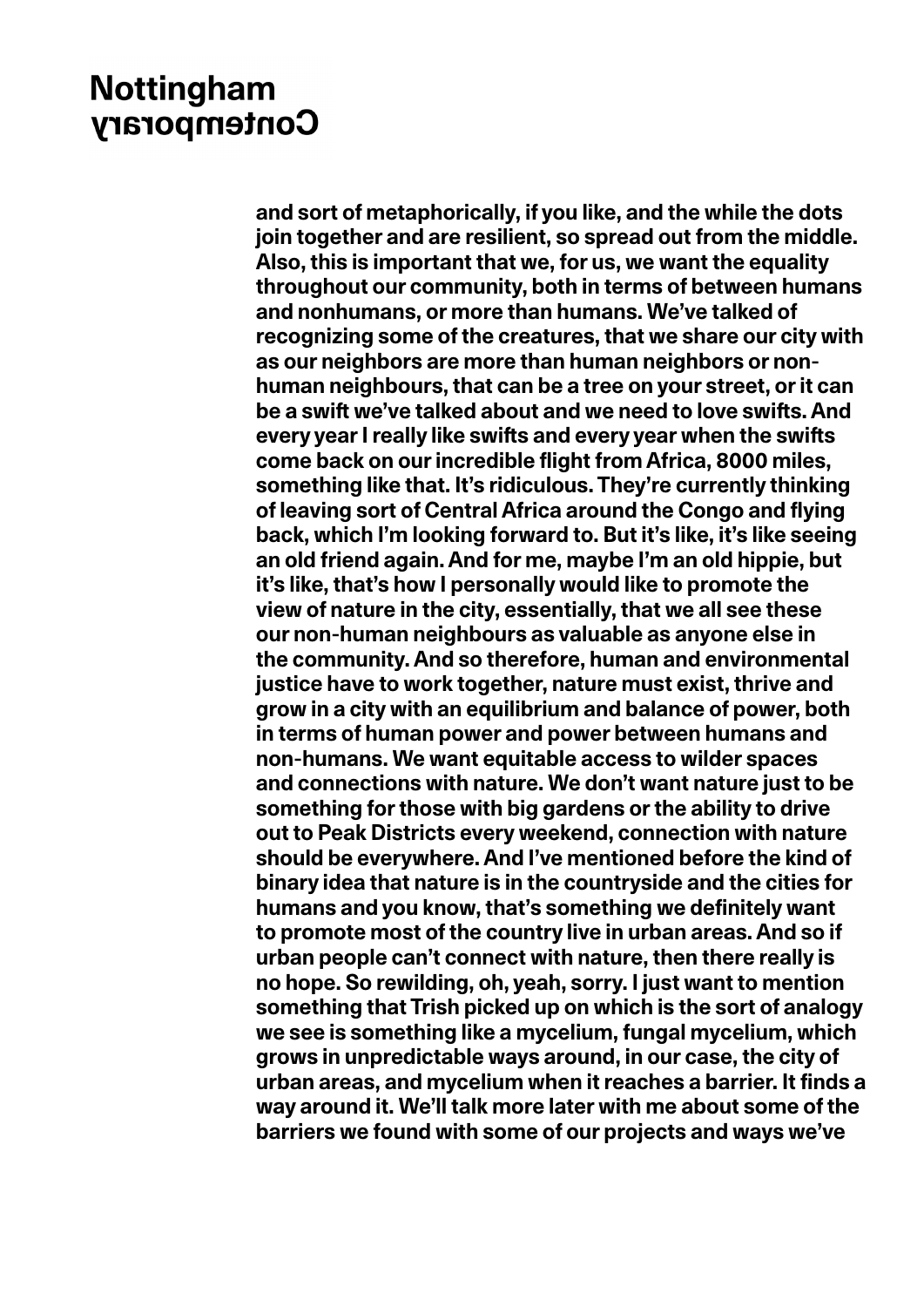**hopefully getting around them. But that's what mycelium does, and it's unpredictable. And it pops up in fruiting bodies. And we see people active in the network as acting like fruiting bodies to spread ideas. So that's a kind of a metaphor, we're kind of driven by in a way. So anyway, but back to the sort of vision stuff: rewilding, Trish mentioned the wild.NG. It kind of echoes deliberately the sort of idea of wilding-rewilding, and which is obviously a very, it's a very hot topic at the moment. And but what do we mean by rewilding in an urban context? It's often thought about as, you know, the sort of gold standard of bringing wolves back and lynx and stuff and we have to wonder, can we have wolf and lynx in Wollaton Park? That's again, something we might like to bring out in the conversation later. But for me, I mean, I would like wolves in Wollaton Park, but for me, it's just as much rewilding if you walk along your street and you notice bittercress or ragged Robin growing along the street verge, and you recognize it, and it wasn't there before because the council no longer spray the streets with poisons to kill everything. That for me is just as much rewilding as lynx in Cotgrave Forest or whatever. Yeah, so that did inform a dialogue that was had at the very start. There was a suggestion to maybe call it rewild.NG. Sorry these are visions from the Wildlife Trust. Recently that's revision of have a Broadmarsh could be in a wilder green in Nottingham.**

#### **25:48 Trish Evans**

**And there is also this vision actually where we are in Nottingham Contemporary on the left, but it's that green infrastructure in the city.**

#### **25:54 Tim Allman**

**Yeah. So imagine that rather than what's there now. I mean, for me, that's, that's an incredibly positive vision. So again, we'll be bringing this out, hopefully in the discussion more. And another question is, how much do we seek to manage nature, again, the Poison Free Pavements campaign, that's all about deciding how weedy we want our streets to be and**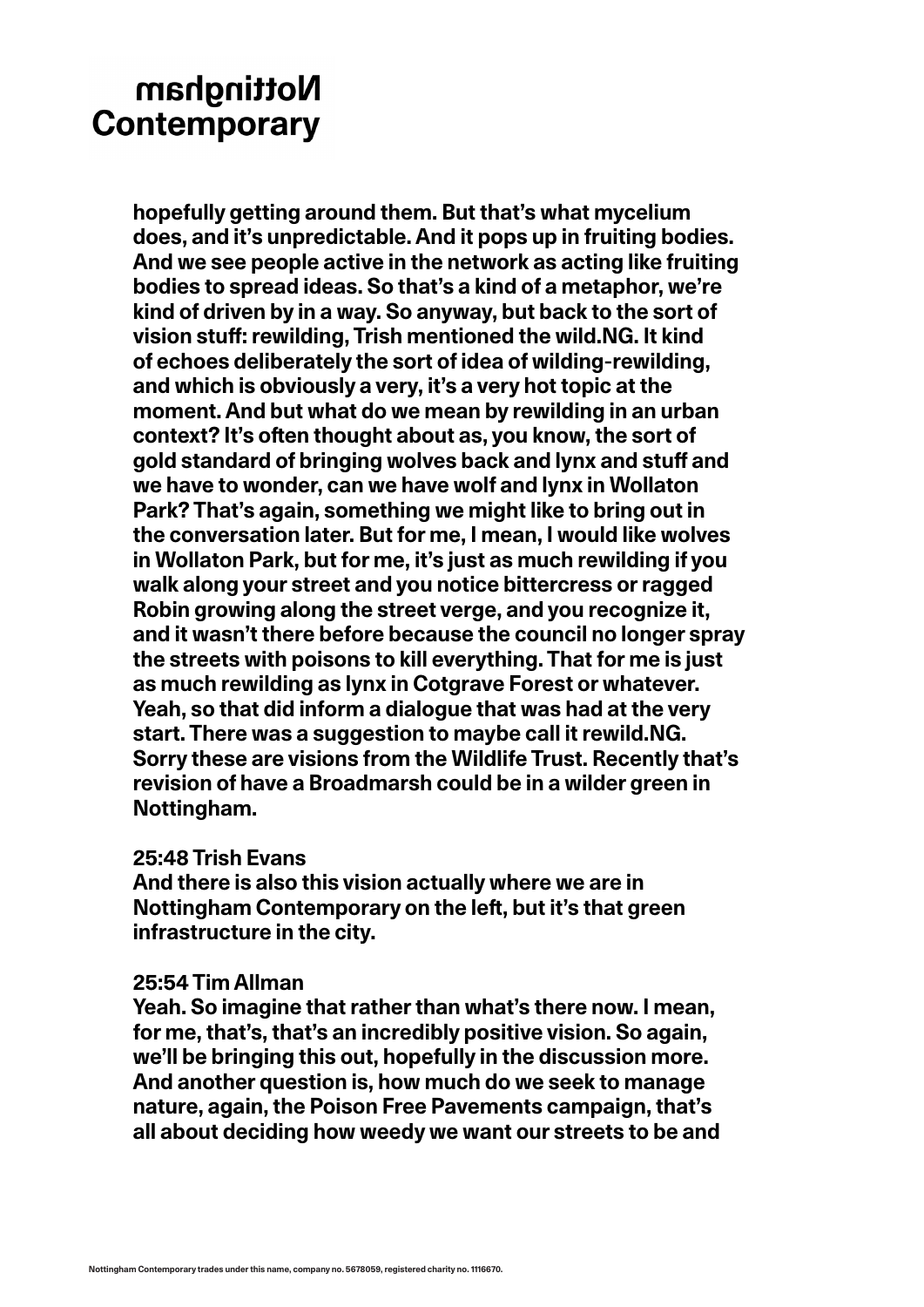**again, opinions will vary on that greatly. But it's like, so that's why the vision the idea is so important. It's like how much management do we need to put in? If a council don't spray with glyphosate? Are we going to have to go out there and do a bit of hand weeding or, you know, whatever. So there are lots of questions around that. So now hand back to Trish for the next section.**

#### **26:45 Trish Evans**

**Great thanks! So one of the things with wild.NG is: we want to connect our community to nature. But we're going to ask ourselves, really? What is our connection to it? And how can we actually create that connection? And what is connection anyway? I mean, just go back to Instar's strapline, which is like, creating deep connections to the natural world through contemporary art. It's all relative and comparative, and personal, isn't it? So it's sort of like really important for us to think about, what do we mean by that? And how can we have that moment where we connect, but we believe that those connections are really, really important through our process. Now, we're going to ask for a little bit of audience participation here now. And we want you to sort of take yourselves to a place where you felt really connected to nature. So for a moment, can you all close your eyes and find yourself to be in a place where you felt really, really close and connected to nature. Think about how you feel when you're there and where you are. But importantly, think about what's transformative about it. Why was this particular place instantly sprung into your mind now? And you can open your eyes again. What's really interesting about that, as you might have really struggled to find a place we don't know. But hopefully you all went all over the maybe UK or even planet to think about that connection. But it's really important to think about that. And we want to sort of resonate and create those profound epiphany moments. And there's plenty of national and international pioneers in the natural world who have utilised these moments or responded to these moments to really spear on their connectivity and also respond to that by**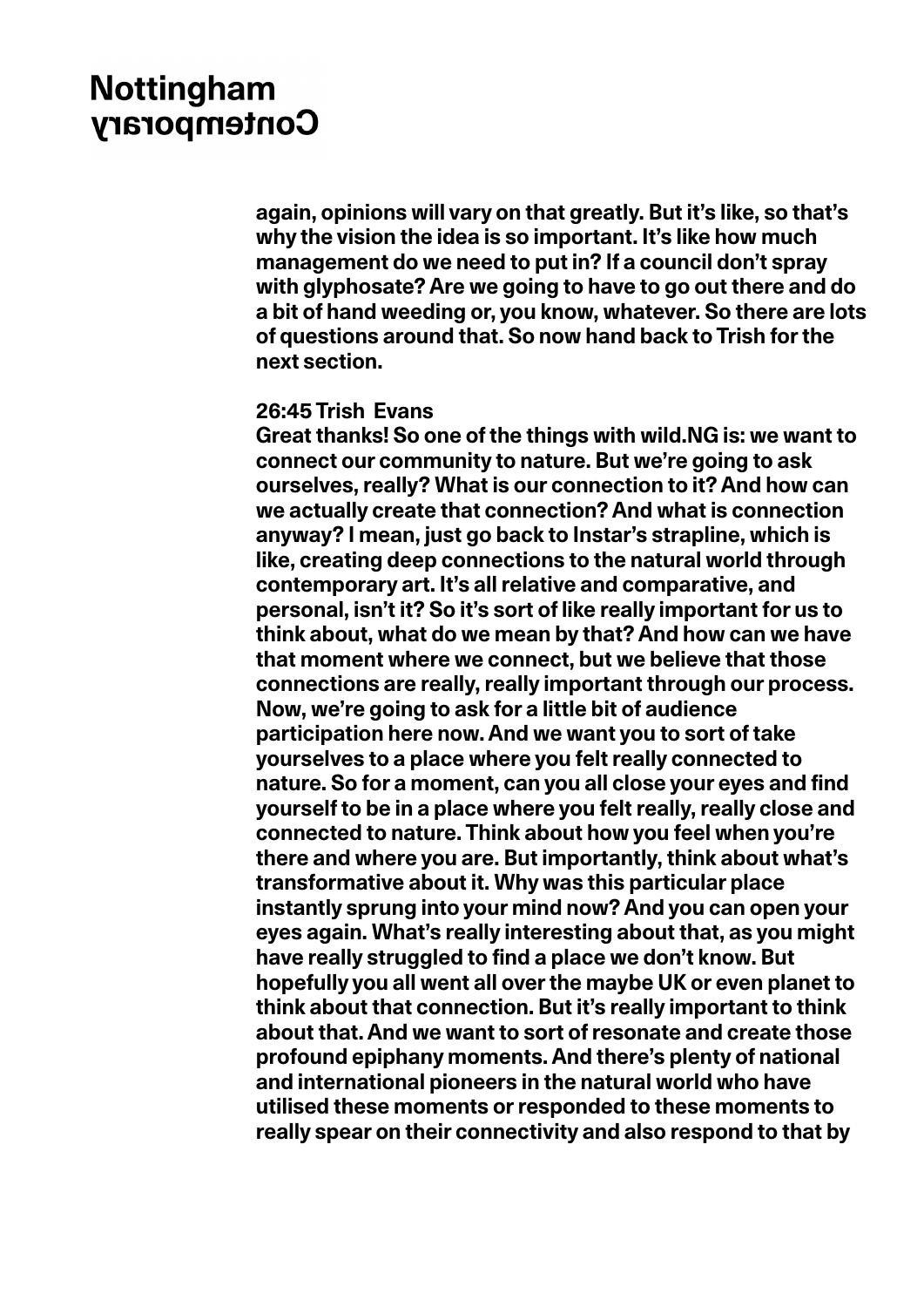**actually taking action. There's no other route to a response to this moment, than to, to care and to do something for nature. And, you know, within our group, we've had those moments, we wanted to share a few of those right now. Back in, if you're from Nottingham, imagine yourself back in the 1970s in a really sort of tough part of Nottingham called Wollaton and Nick, when he was eight, find himself with his mate on the street, it was also 8 really appreciating nature for two very, very different reasons. Nick was really into learning how to identify every UK British species of bird. And Lawrence we lived on the street was really interested in shooting them. So Lawrence thought Nick would be brilliant to help him identify what the hell it is, he's actually shooting. So he invited Nick up onto the hill, which is this like woodland area in the area where he was brought up. And then Lawrence shot a Robin and Nick thought it'd be brilliant to take part in this exercise, because you get closer to the birds that he's trying identify to get up close and to see the bird you know, but the moment that happened, it changed everything. It was just like this is this isn't good. And, you know, that really is his moment when we asked him about, about that connectivity, and that really realisation in nature and importance to him about caring and protecting and helping nature. Bring it forward a little bit to 1990s and myself, probably a few of the group as well and probably a few of you out there. A few sort of like all night parties and festivals raving, nothing on my feet watching the sunrise, you know, and just really, really feeling the earth underneath my feet. And actually, I'm from a rural part in Wales, I've been brought up around the countryside, albeit very much a farmed one. But I left mid-Wales to come to a city and I came to Nottingham, hoping for a place that was just full of concrete. I just wasn't interested in anything that hills anything that had any green space and the surrealism now them for bring green spaces into Nottingham City is really quite funny to me personally. But actually, I was not interested in nature at all. But that time for me, when I actually felt really connected to nature really did have a massive, profound effect on me. I started to see the sunrise and started feeling**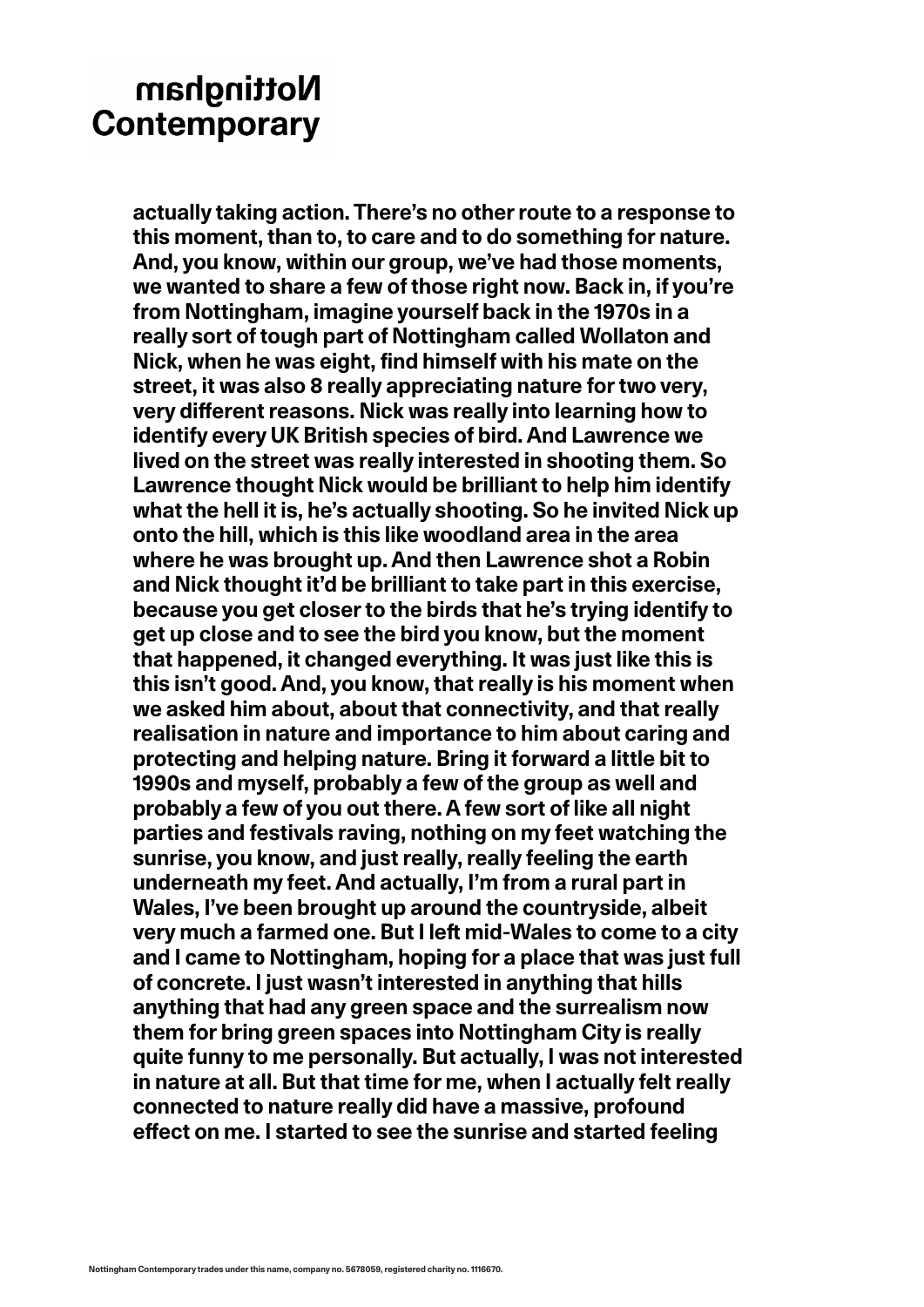**the energy of a new day, you know, understanding and appreciating nature close up, and spending time out in nature. More recently, another member of our team reflects on their moment that is currently really inspiring them to think about the natural world where they live is in a very built up street in our project area. And there's an old retired couple who have made the effort to put birds, sorry bird feeders on the tree. So I've got a few pictures here to share. And basically, they with real commitment, fill these birds feeders, with bird feed all the time, and they want to see bird life from their window. And they really rejoice in this wonder of wildlife on their doorstep. And not only have they really enjoyed it for themselves, but they've given that gift to their community. And so it's really, really beautiful to think how something very small, can really have an impact on us, that can then spread an impact on much greater things. And so as wild.NG we want to ensure that we create those moments that we give an opportunity to enable our community and our neighbors to connect to nature in very different ways. And through doing that, we are wanting to sort of find ways to connect people through things such as the wonder of the natural sciences, you know, the science of the experience, it could be the creativity and the activity, that they take part in. I'm just here to show you some of the activities that we have. We've got, we do a lot of things with free, everything we do is free. But we're trying to involve our community in multiple levels along. For example, the bat Super Flyway, we've got the bat boxes, which were funded by participants who have attended a free bat walk by us who are volunteering and leading that session. The materials were then sourced from that funding, and then a local carpenter built the kits and cut them ready, free of charge as a volunteer, then we got our local community to build them, led by us leading those volunteers sessions, but they volunteered their time to build them. And then just last week, we voluntarily installed them. And that is just a really nice example of how actually we can incrementally have an impact involve people in that story and in the emotive process through the project. So yeah, we try to find those projects. And this like was Swift**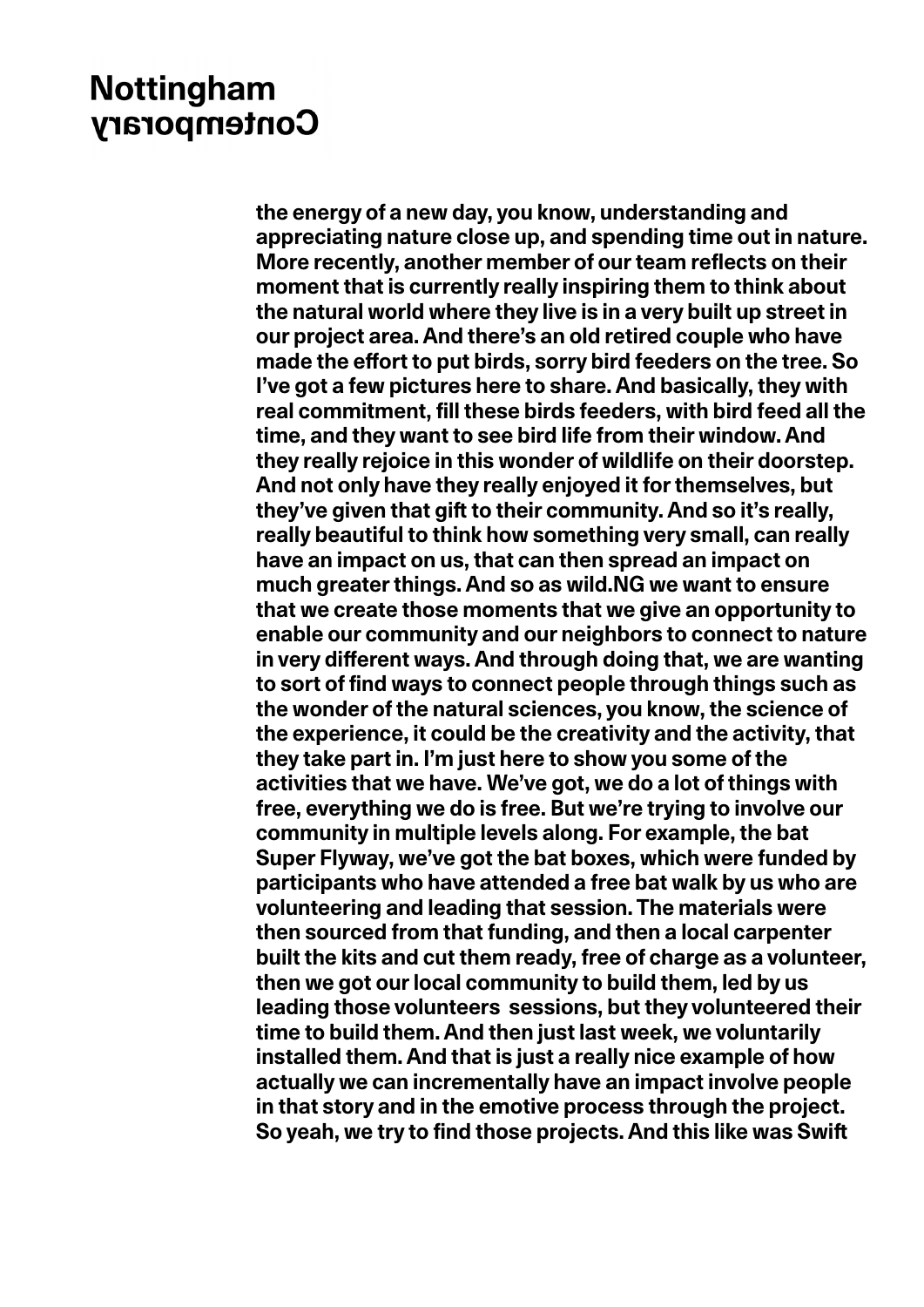**Street, you know, having the swift alongside our urban setting and our houses and they're living in the same homes as ourselves. They are our neighbours, opening up that story. And the what we call a superhero of the bird world to our community is really helping to convey the wonder that we witness and motivates us as a group to participate in such project. I think now I'm on to the motto sort of tree hugging, which is sort of moved on from my dancing days. And I do wonder, wow, you know, that's a really rejoicing thing for me, but it probably is cringe worthy of my children. But actually, my love of trees has sprouted from a personal loss. And when that tree was planted, it really gave me a lot of honor profound and really meaningful things for me as an individual to know that that tree is going to outlive all of my immediate family in that time. And that felt very important to me. We're just going to show you a little film now. I don't know if Jim you can just quickly show it that'd be great. So this is a tree that was been admired by our community in Sherwood for many, many years. And this is filmed from the bedroom of a resident just last week. And it got felt. And it was there was a campaign to try and save this row trees and it failed. And this was shared on our social media. Anybody go okay development you know so be it, the odd tree has to go there'll be trees planted. You know, mitigation will include opportunities to grow trees locally, but this field It was actually shared by comments of like, that personal relationship that she had with that tree. And as a response, it was huge locally, people were angry. They were, they were stressed, they were upset, they were mortified. And it's just interesting to know that our relationship with trees alone, like something like that, to know that the birds won't be nesting there this spring now,will they, so it's just sort of like really interesting triggers. And there are those triggers of loss, like with neck with the bird, and then there's as triggers of happiness, or just moments of wonder at nature. And so we're not going to be going out killing animals to get support for a project, that's for sure. But we will be sort of looking at those really positive opportunities to sort of encapsulate that emotion to grow our network. So yeah,**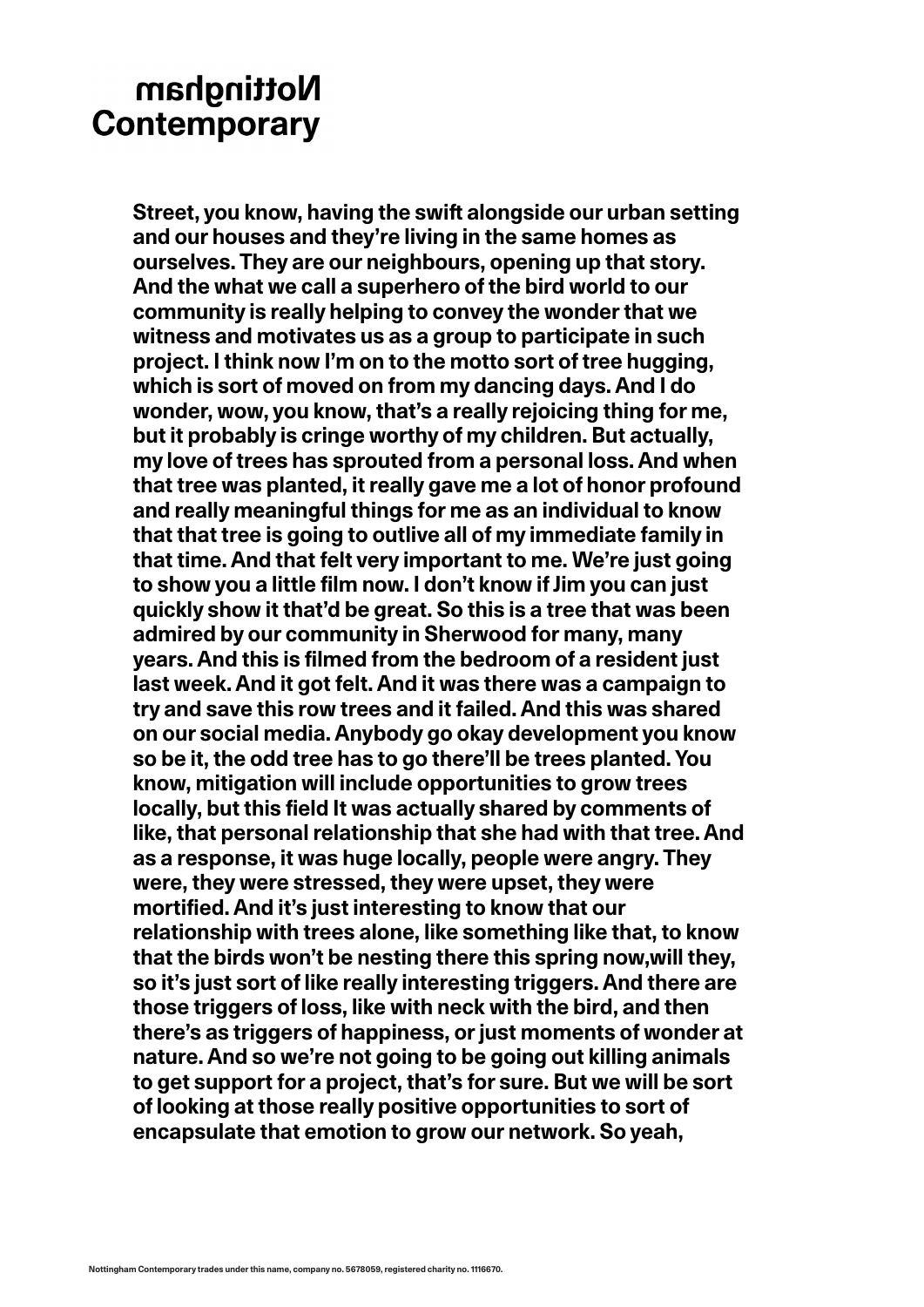**that's, that's basically on my bit. Now, I'm gonna hand over to Tim, who's going to carry on talking about the care.**

#### **36:39 Tim Allman**

**Okay, yeah, thank you. Um, so yeah, caring for nature is key. It's like we want people to care for you know, every little tree. Trees aren't that little, all over every tree every we want the sort of people to notice all the little things in their, in their local environments in our streets, and to value them. That's one of our key missions. And here's another example of a activity we did, which was very popular. Trish mentioned it earlier. It's a pavement botany. So what we do is we go out, we walk around our streets, and we label we identify and label all these weeds, but otherwise, people might just walk past and the idea is to engage people, both during the event but afterwards because the chalk stays there until it rains next time. And people people go past and go oh, Ivy-leaved Toadflax. That's an interesting name and they might look at it closer. That's the sort of attention and care we want people to. We want people lots of people sniggered at Nipplewort That was a, that was quite a one that lots of people remembered. But it's like, they've all got amazing names, lots of our wild plants, you know, Ivy-leaved Toadflax, it's an amazing name, dandelions, less common, but we want to sort of get that get the stories and get the interest and people to recognize these non human neighbors as they walk along our streets. But the big question is, what does a cared for urban street look like? And we are very conscious that opinions will vary greatly in every street, let alone across the city as to what that means, actually means. As you may know, one of Nottingham City council's big themes is 'clean'. They're very into Nottingham has apparently for years had a reputation as a messy, dirty city. And so the council have in the last five or so years, I think, put a lot of store into into making making the streets cleaner. But we need to ask, what does that include, obviously, moving dump fridges off payment is a good thing. But spraying poison, doing this sort of thing. Overtidiness is not in our view, at least. And we want to kind of share and spread that point**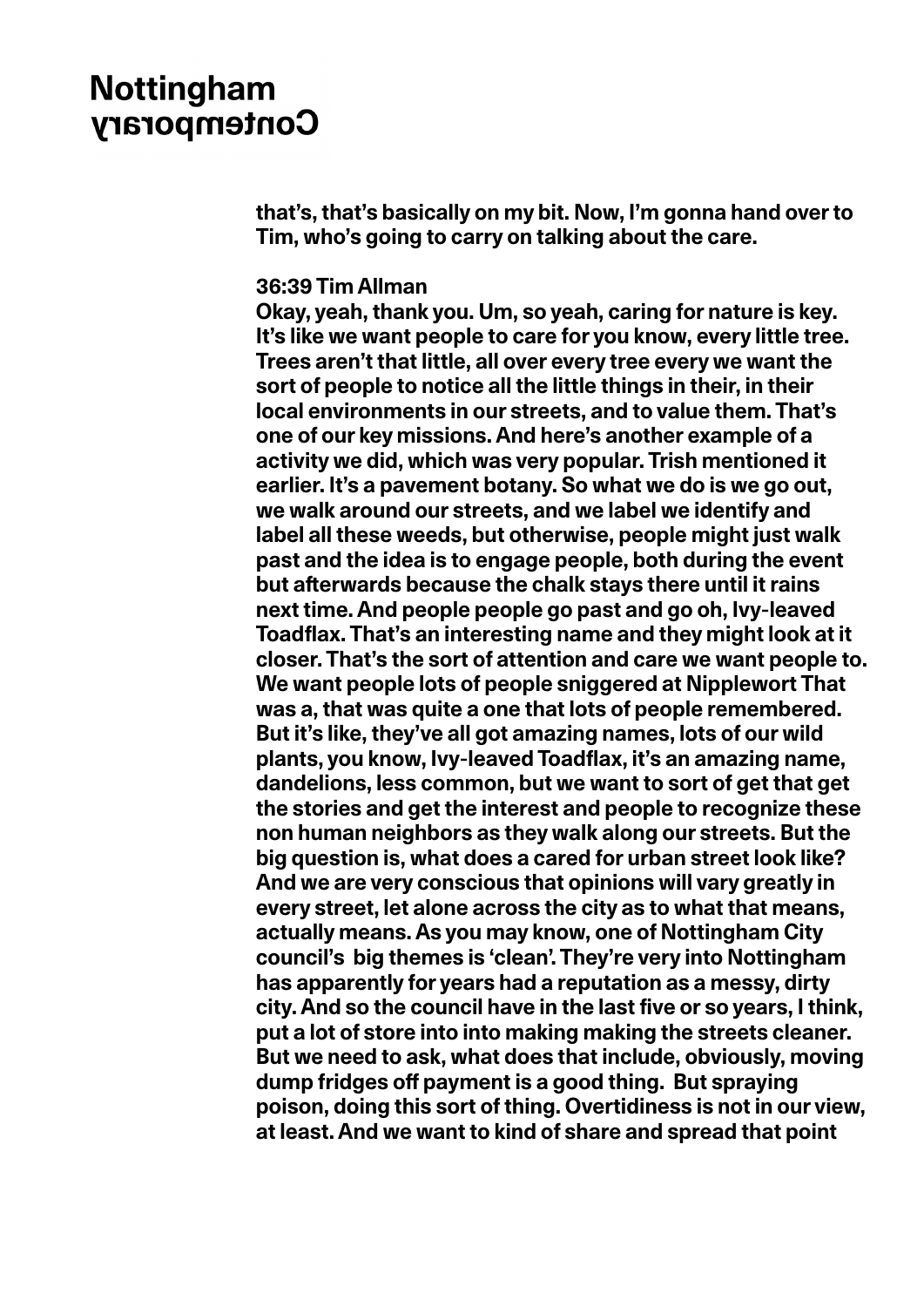**of view and have debates around that. And we acknowledge it's a debate. Lots of people really do like, you know, sterile streets, and we want people to learn well, we want to have discussions that would encourage people excuse me, encourage people to care for nature in all its kind of messy, inconvenient glory sometimes. You know, you can't have swifts if you haven't got you can't have wonderful swifts flying over your house if you haven't got enough insects them to eat, which, along with lack of nesting sites, which we're also addressing is one of the big factors in their decline. And we're not going to have insects for them to eat if all the leaves were all the invertebrates over winter are cleared up aggressively, or the streets are sprayed with poisons. So the investments haven't got the plant life to feed on. So there's a question here, which again, we'd like to pick up in the discussion which is: On the streets where you live, which may be in Nottingham or elsewhere, if plantlife burst through the cracks, and there was a noticeable increase in that. How would you feel? Would you have mixed feelings? Would you view it as an uncared for streets? It's that word care again. Are you honestly secretly concerned with it lowers the cleanliness and the status almost of your street? Is that poppy a bonus or a problem? That's that's the sort of question. Do plants cause damage or obstacles? So yeah, there's a spectrum of views there which we want to unpick. So we think that our understanding of a cared for street and therefore a cared for and thriving city needs to be reimagined. This links to what are called shifting baselines, which is an ecological concept you may or may not be familiar with. But shifting baseline is the idea that we think we If we judge normality, based on how things are usually in our kind of youth. Early adulthood, so for instance, to sort of thought experiment, if it were possible to, if I, if I had a TARDIS, and I could transport someone from my grandparents generation into a British countryside, now, they would be appalled. Because like, they'd say, where were all the birds? where all the butterflies? were all the hedge? the hedge wildlife and the, and the flowers for crop flowers, because they've all gone and now we just think it's normal.**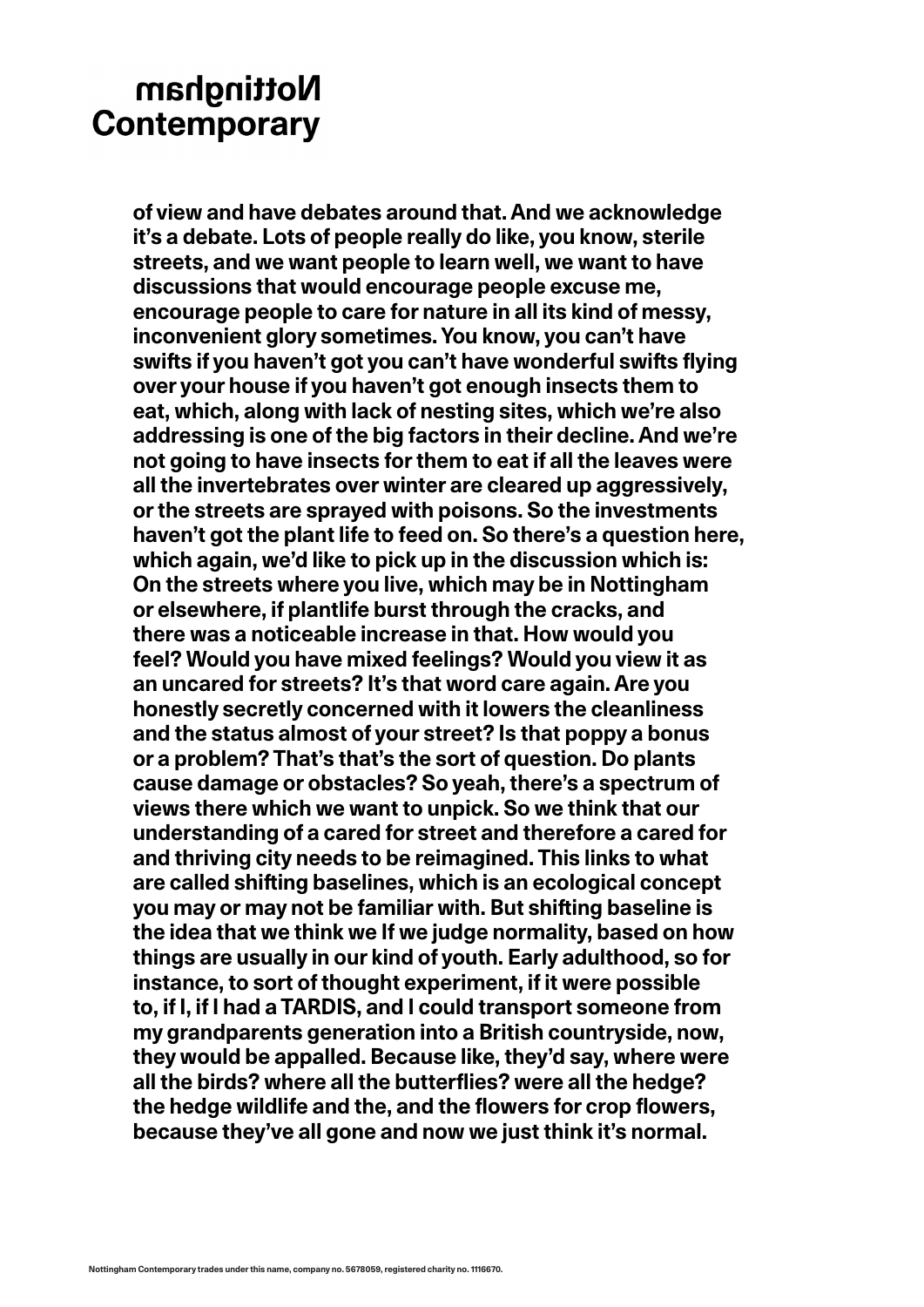**Because that's our baseline and, worryingly, the younger generation now if, if trends go in a way, they're going by diversity, that that process goes and erode goes on, and erodes all of our understanding of what nature should be like, whatever that means, whatever, whatever nature should be. So that's something we really want to reimagine we want to say, where we're actually living now the situation we're in is a very depleted extremely depleted biodiversity, both in the countryside and in cities. And we want to challenge and reverse that. So as we've said, plant botany or bought streets, plants on the streets, has a bad reputation, invert, invert, it's seen, almost like dumped sofas and, and fridges, and we need to challenge that. Great, okay, I think that so yeah. Oh, yeah, just last point. We want to open up that space for conversation and have those debates, and they weren't always be comfortable conversation, some people will go, I hate the weeds. I I'm all for the glyphosate. And that's something we need to engage with, because we need to, we need to change opinions on a sort of for everyone really?**

#### **42:28 Trish Evans**

**Yeah. And I think you're sort of following on from that the sort of like, where do you sit on that spectrum? You know, this apocalyptic Japanese van Ventana couldn't find one in Nottingham of the same caliber, but the fear factor of that is what determines people's decisions around glyphosate use in their street. But actually, there's a lot more understanding and reassurances in the way that we can manage, you know, sort of like natural habitat on our streets without killing everything in the process and actually spraying something that's carcinogenic, you know, it's actually quite serious stuff. It really does obliterate, but you know, it doesn't have to be like that. But it's just understanding in our minds what we believe to be something that's cared, it's just really interesting debate. And we'd really like to talk with you about that at the end of these possibilities. This is just a sort of summary of the plants that we surveyed when we just did that street feature, and just one one session. And we got 44 species, which is**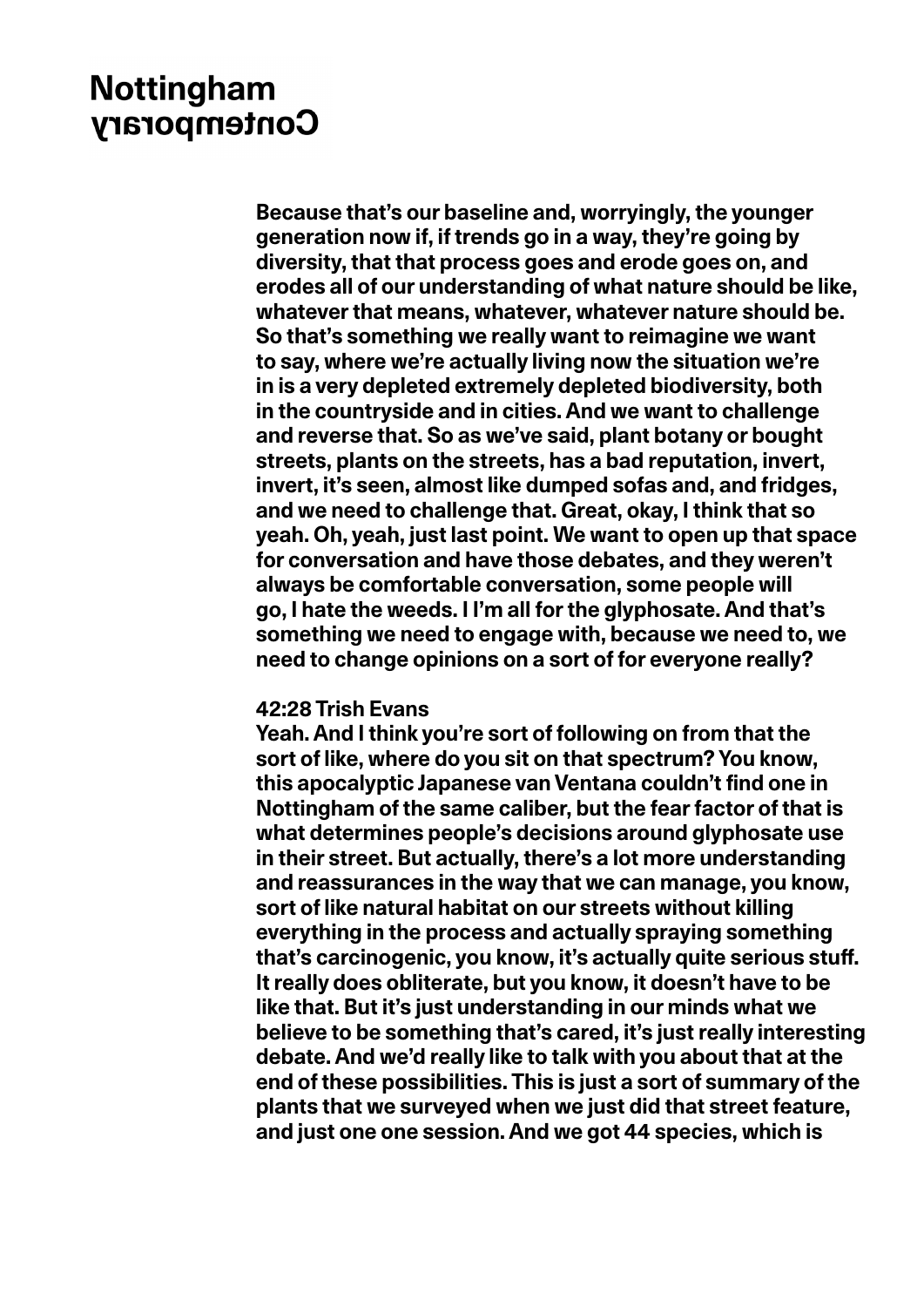**just really great. Just goes to show about the diversity of what we've got on our doorsteps, and** 

**43:27 Tim Allman Lovely names again.** 

#### **43:29 Trish Evans**

**Beautiful, yeah, really inspiring, actually great way of engaging people in understanding botany. But yeah, really important as well, to sort of understand that, you know, nature, like what Tim was saying isn't in the countryside necessarily is actually very rich, where we live. And although we're living in this very developed urban environment, we may feel that those sort of networks for nature can't occur in the urban environment as much as they can in the sort of rural environment, when in fact, it's actually more like the other way around, you might think the concrete is preventing our wildlife from connecting. But actually, compared to some of the landscape of the UK, in terms of rural landscape, it's incredibly difficult, it's a monoculture. And it's actually really deplete and very poor when it comes to biodiversity. So to convey things like this, about what we've got on our street is a really great way of conveying that message that actually, there is huge potential in urban environments. And it could be said that the wildlife movements of the UK have focused much more on saving and securing green space outside of cities. And I've only, I would say relatively recently picked up the idea that actually our cities have been forgotten. And actually they are where we need to really be putting our focus. So it's really interesting for us to look at ways that we can do that in Nottingham. Just to finalize, our project is based on sort of like gift economy, really, we are volunteers. And there's a real exchange of knowledge and time between ourselves and our neighbors and our group and our community. And we really pride ourselves on that. And we don't put pressure on ourselves to work beyond that. But actually, through that, we like to make sure, of course, that we deliver educational and creative opportunities through that. And we, ourselves**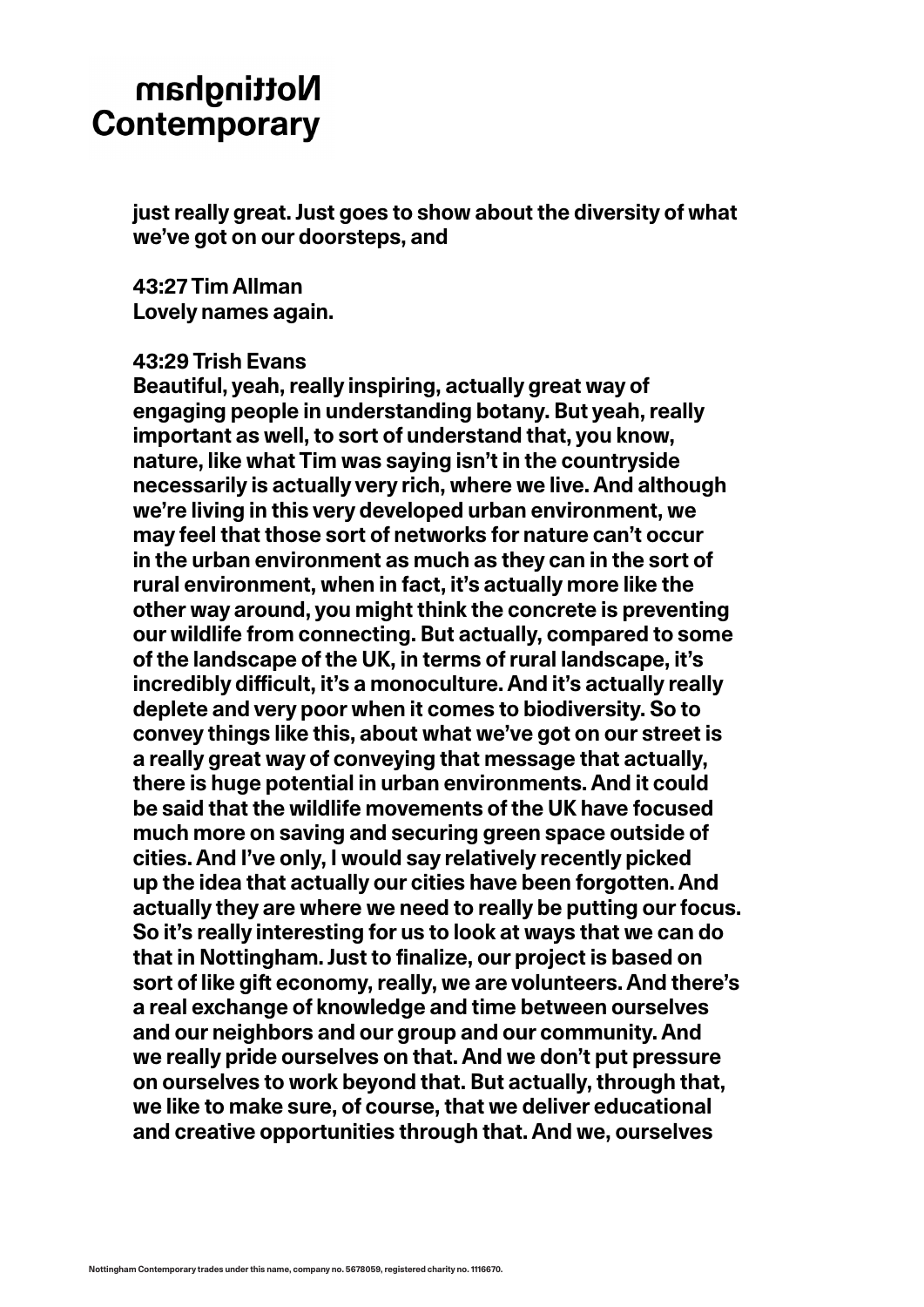**are learning all the time about approaches, and knowledge about species from experts and so forth. And just people who live in the community know a lot more about their area than we do. So it's really, really fascinating stuff. But obviously, we appreciate that, you know, volunteering, labor isn't always equitable. And we're thinking about this idea going forward and thinking about growth. You know, we know it was really brilliant to hear some of the conversations yesterday about what our understanding of what the word growth is. There not all growth is bad and of course we're networking so we're going to be growing right so we want our nature to grow etc etc. But with that comes actual, how are we going to resolve that we're at a bit of a pivotal point of like, you know what steps we need to take to formalize things a little bit more than us all doing this together. So we're really at that stage, and perhaps even conversation today could inspire us to think about a model going forward. But it's a really exciting phase nonetheless. And, you know, like I said, we've actually achieved quite a lot so far. But going back to that sort of 500 year plan, and that model of how we can have an environment that is networked, is really where we want to be thinking and giving our attention to. One thing is that when we launch ourselves as volunteers, we are often potentially in the firing line for a negative opinion, or that's not gonna work, or, you know, good luck with that, but, or you didn't do this, you said you were, but we are really not going to be put down by that we've really believed that we want to work by our motto, which is that we believe that we want to, we want to try, we want to learn when we try, but one thing we're not going to do is not try. And that's really what we're here for. That's the end of our talk. Thank you.**

### **47:01 Theo Reeves-Evison**

**Yeah, it feels like a an important conversation to be having here and now in Nottingham. Which, if anybody's traveled up on the train, today, you will have walked past a big sort of gaping sore in the city centre, which is a kind of crumbling shopping centre that was semi demolished during the**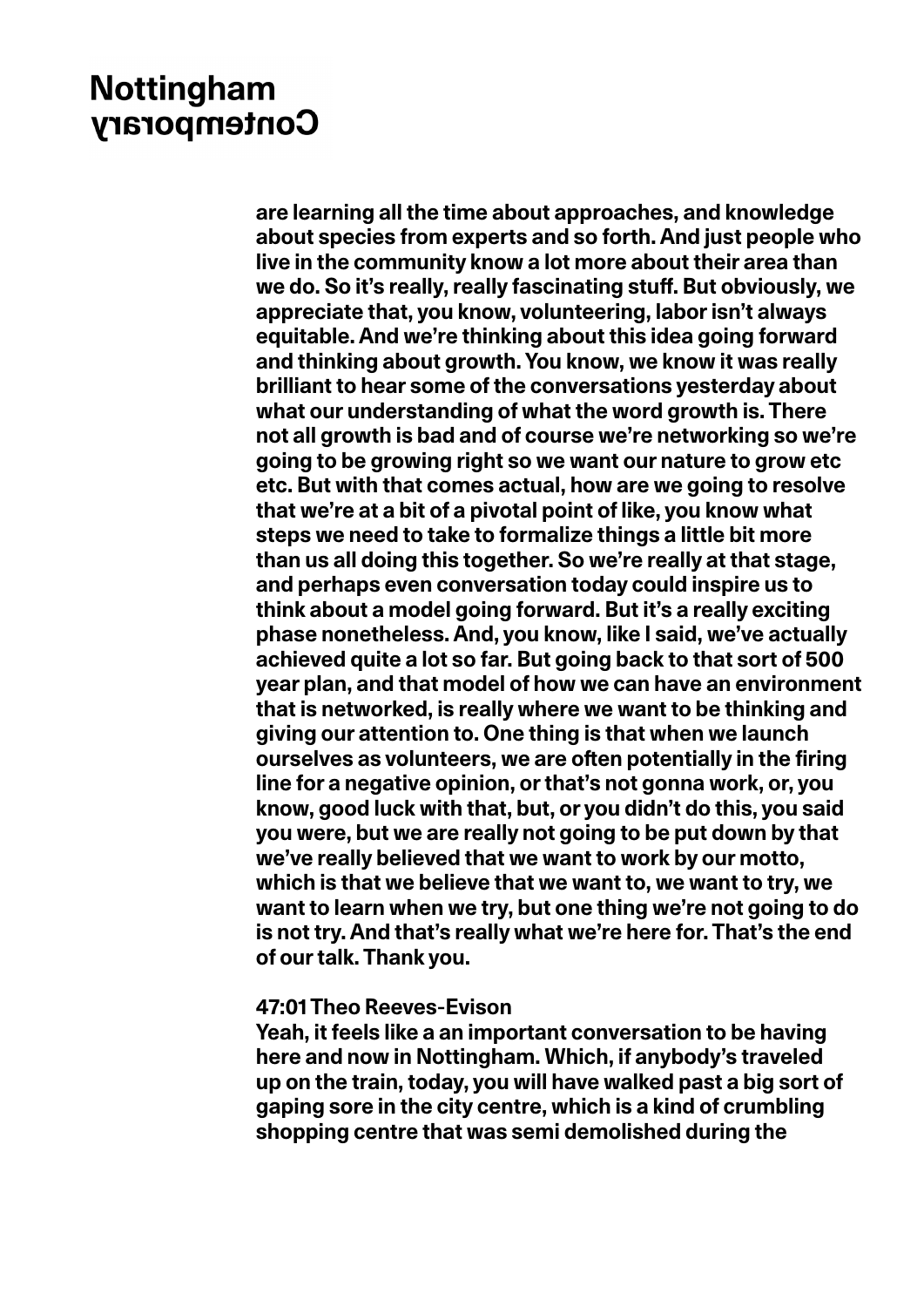**pandemic. And then the company that were due to rebuild it as another shopping centre went bust. And it's kind of kickstarted a lot of conversations about what the city centre does for wildlife for people, people's engagement with different ecologies. So I think it's really important to have this link to those sorts of initiatives in Nottingham. But also because of the pandemic and the way in which for a lot of people, their local parks were allowed to grow in much more unruly ways than they used to, and the kind of different modes of attention that that encouraged. So it was really great to kind of have those things come through. I'm going to start with a question. And I think it would be good to kind of have a broader conversation. But if I could start with a question that links your work, to Asad's, and maybe some of the discussions on the previous panel, around the difference between cleansing and detoxifying. So also kind of, Ama talked really eloquently about the kind of mutant, the fantasies of living within kind of mutant ecologies of toxicity and the limits of that kind of discussion. Although they might be a good corrective to other fantasies of pure nature, and rewilding initiatives. So yeah, really just this question around, cleanliness, detoxifying Asad also talked in his video about sanitation, the role of sanitation in the city, do you have a kind of ideal state that you're aiming to encourage the kind of flora, fauna to reach? It seems like to reference the theme of the panel, it's not repair as a return to a particular baseline. It's a kind of future facing. So I realize that's a lot of things...**

### **49:26 Tim Allman**

**Yeah, that's very interesting. And you mentioning, which, we don't have an idea of return to a shifting baseline like you could say, imagine what the streets of like of Nottingham were like, I don't know, 150, 200 years ago, there were probably lots of weeds there. There was also lots of cholera and horse crap. You know, we're not aiming to go back to anything like that at all, obviously. And one thing I found interesting in Asad's talk, which echoed something here for me was he talked about the difference between sanitation and detoxifying in terms of like,**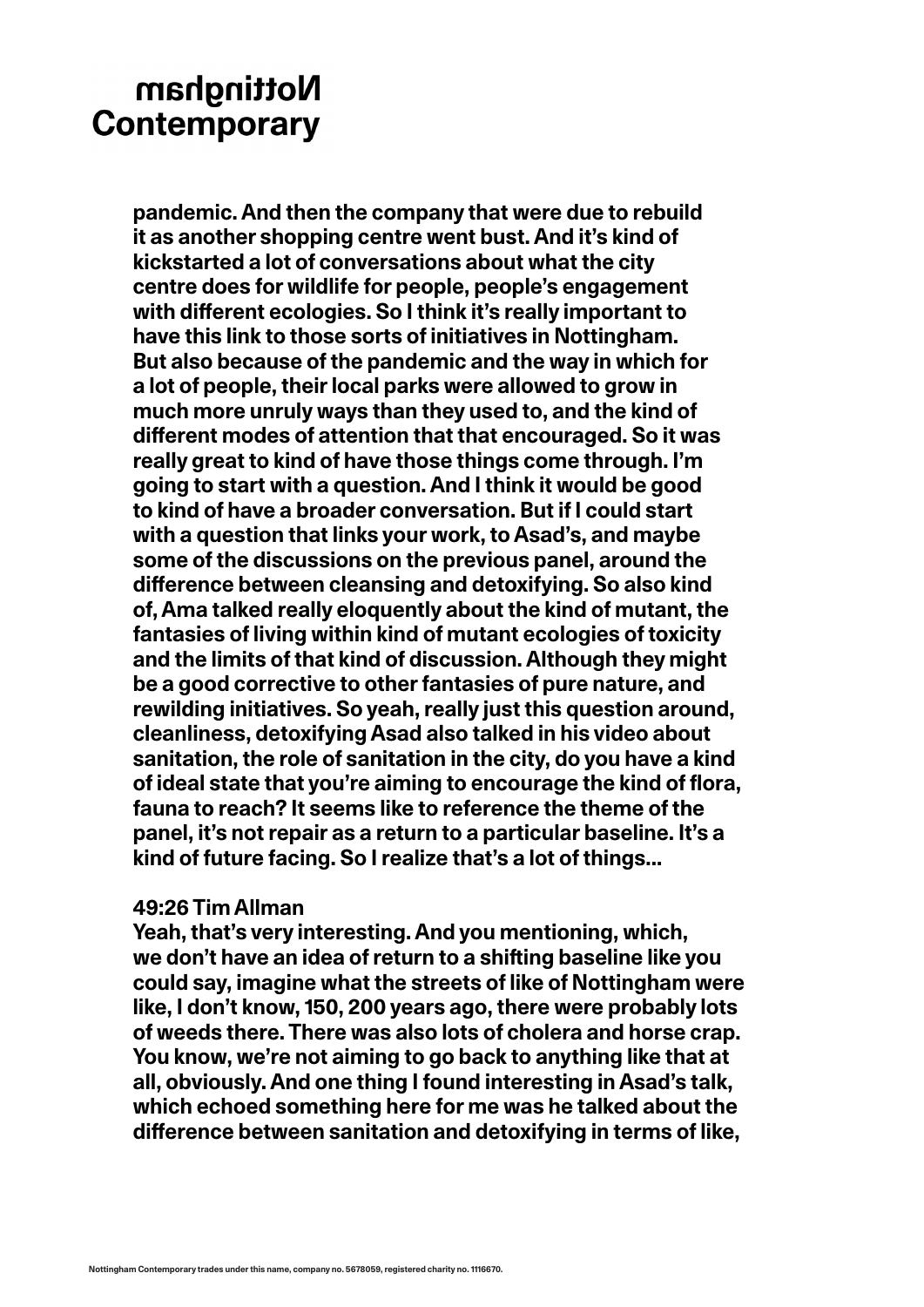**sanitation is where you kind of clear something away and put it out of sight. And in a way we're kind of I don't know if you'd agree Trish but with the poison free pavements campaign to stop routine spraying of glyphosate it's kind of the opposite of that, because that is actually what we're aiming for, I should say is the opposite of that, we want to see the kind of the issue of greenery in our streets addressed head on, at the moment it's very easy to forget about it. The council come along however many times a year it is and spray it probably when not many people are around or not many of us might notice and then the weeds die and we don't notice so that's in a way, that's for me sort of a bit like sanitation, and what we're talking about is more these green things want to grow in our streets, we'd like to welcome them in, at least some of them, you know, if they're growing into a drain or undermining, and you know, compromising safety, then they need to be removed by hand or whatever. But so see what I mean, we're aiming for a more visible approach to street maintenance in that campaign, I would say. Does that make sense?** 

#### **51:12 Trish Evans**

**Yeah, I mean, I think this sort of, you know, yeah, the application of glyphosate is a very toxic thing, but it's there to cleanse. And you know, the council at the moment, they very much group cleansing and clean city and pride all together in one nice, neat bundle. And that means basically, when you think about cleansing, it's essentially stripping. Yeah, and that includes, it's grouped in with flytipping, and litter. So are street plants, so it's an idea that the street is unloved, and there's a massive fear that it's not loved. So in terms of removing that glyphosate, that toxicity is a real step in that sense. But also, it doesn't end there because when you have a glyphosate applied, then that plant has a runoff, and that runoff then goes into waterways, and then that then goes through various other routes and doesn't disappear. And actually, the extension of an application of a chemical like that is very serious in talking about soils, that's the, you know, I think that there's sort of like that relationship with**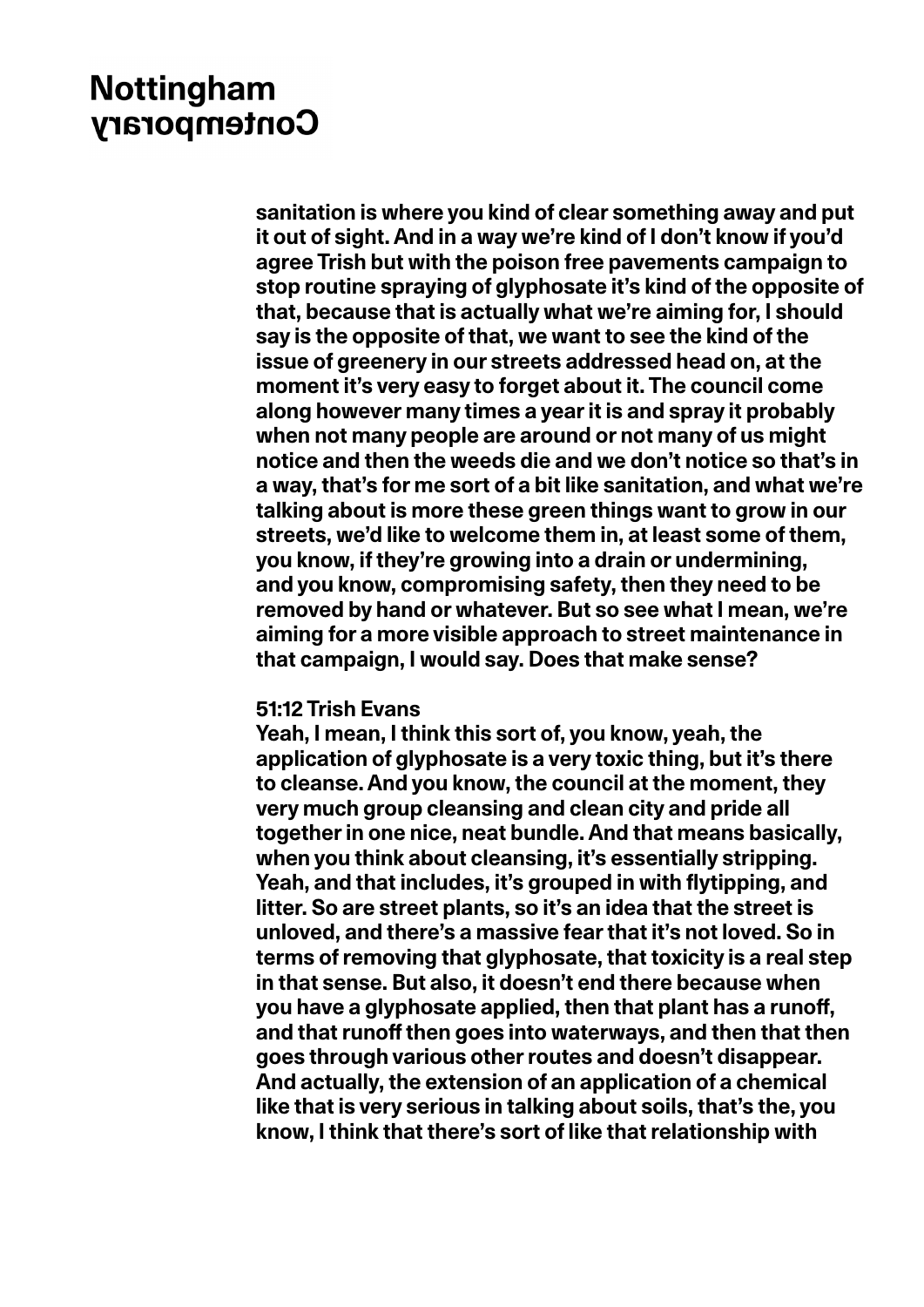**understanding that that journey that something has, when it starts on your streets is a really, really important one to convey. But yeah, I think the sort of, the removal of the toxicity is very much where we're at but also as well, plant life does purify. You know, we've got trees, and we've got plants, you know, and they purify our air. So they detoxify that. So I think there's a sort of like, there's a multiple, very important role that our plant life and our wildlife as a whole ecosystem plays in terms of that detoxification, even thinking about ecosystem services and how plants and various things clean our waterways or our soils. Naturally, they provide a very important service, the only fear we've got to be careful of is seeing nature as a commodity in this debate, but**

### **53:07 Theo Reeves-Evison**

**Leads seamlessly onto my next question which is around yeah, the framing of ecosystems as services, or as commodities that can be turned into credits, which can be offset. So you work as artists, but you also work with kind of wildlife trusts, the National Forest, I think you did a project with**

### **53:29 Trish Evans**

**The National Forest and National Trust yeah. Yeah.**

### **53:33 Theo Reeves-Evison**

**So I guess the question is, what does that, in the context of a conservation movement that's increasingly financialised, that has bought into this logic of selling nature in order to save it as it's been formulated, turning it into kind of discrete commodities, that can be swapped, moved around, sold. What does an artistic approach bring?**

### **53:56 Trish Evans**

**Oh, I thought you were just gonna ask what the problem with that was? Got plenty to say on that. Well, what does that bring? Well it brings, I mean, I think really, I mean I've worked in the conservation sector for quite some time, not**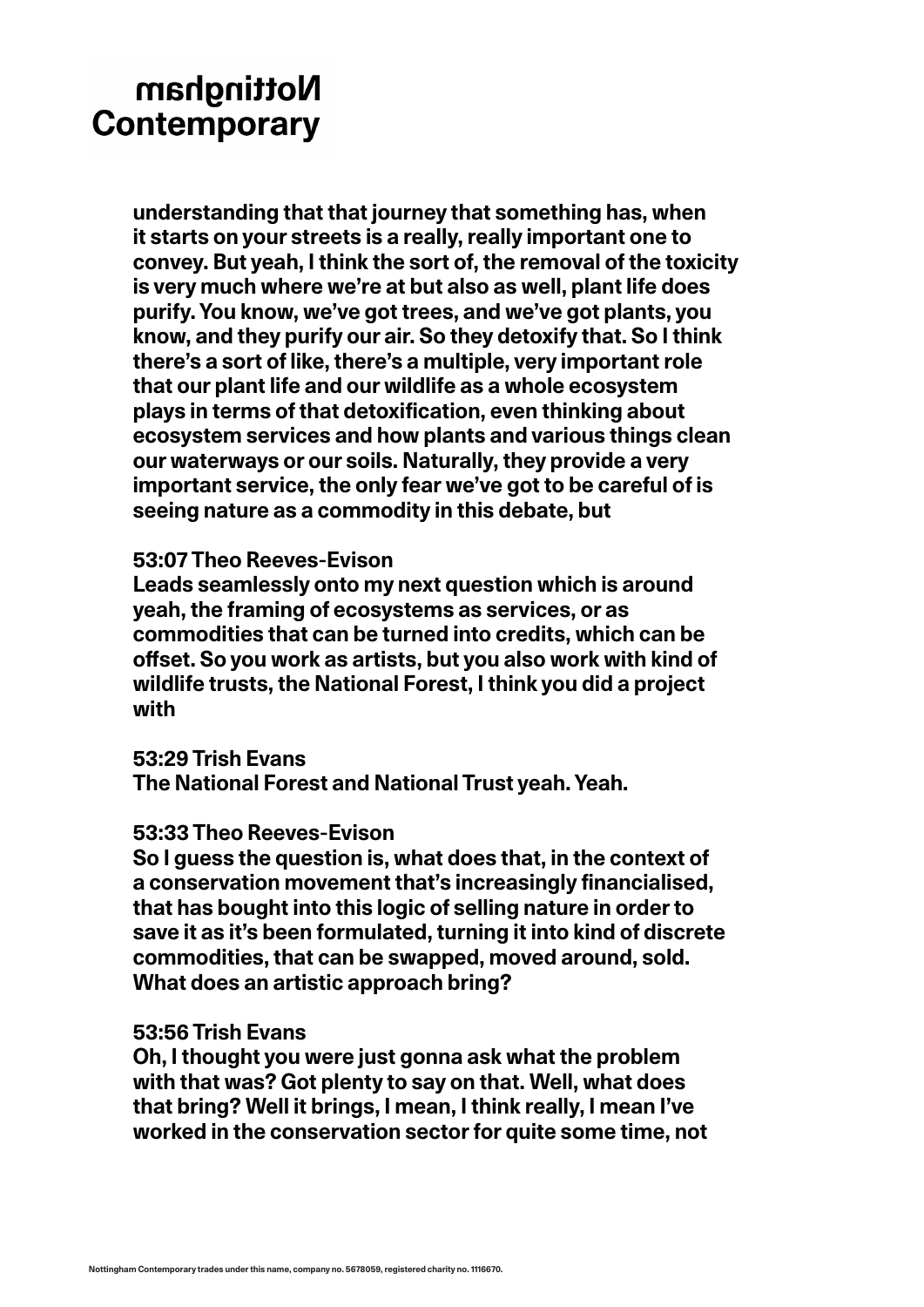**anymore, but did professionally leading on various projects and campaigns. One of which was Nottingham for Nature on a big billboard campaign with young people looking at manifesto for nature and the city some years back now. But when you work in a conservation movement, like this, these sort of commodities can be really helpful, because the problem is that they help give value to something that you tried to convey, and the Wildlife Trust movements, the ones that I'm familiar with, and also those I've worked with myself in and Nick with INSTAR, they struggled to convey the value of nature. It sort of, it seemed that they yeah, the mitigation approach, the legal approach, the loss approach, of course, but what art brings, and what we really believe in, I think all of our project members do actually is that the arts plays a really, really great role in in communication, and to convey ideas in innovative and new and more contemporary and relevant ways. And if I'm honest, I find it very frustrating that that isn't adopted, and it's not adopted enough. There needs to be a lot more creativity in the way that we engage our communities and our audiences, and the arts plays a huge role in that and there's a huge opportunity for the arts to really embrace that opportunity. And I think, you know, you just have to look campaigns, even placards and street art and various activism art over many decades. It's really poignant and really strong and you don't see the movements, the conservation movements having a space for that. So I think they're opening up to being more diverse in the way that they approach their message. They know they need to, I think, I don't know if that answers...**

**55:59 Theo Reeves-Evison Yeah.**

**55:59 Trish Evans Tim, I don't know if you wanted to...**

**56:00 Tim Allman No nothing really to add to that. Yeah.**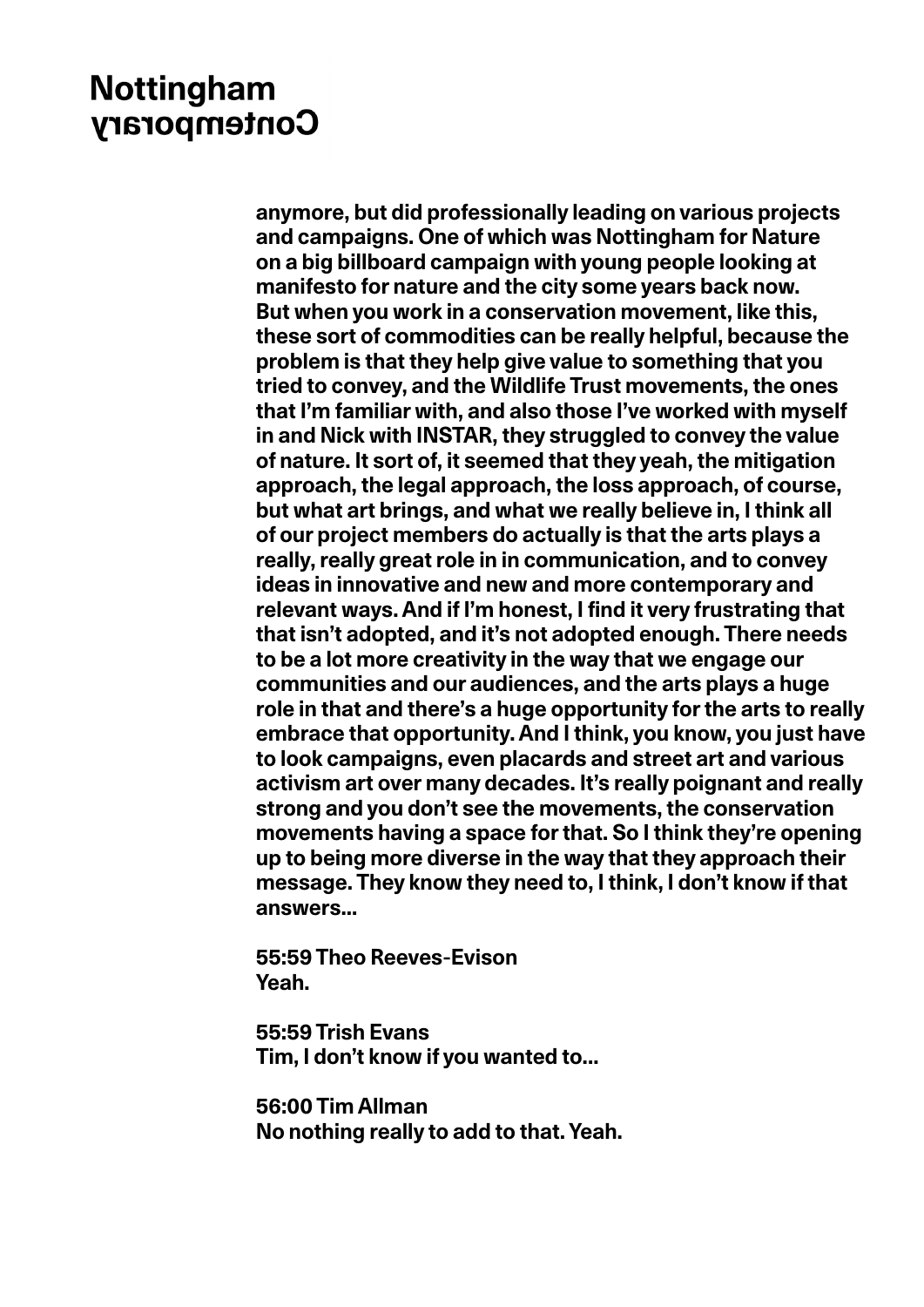### **56:02 Theo Reeves-Evison**

**I think I think we'd better open it up if anyone has any questions from the audience. Yeah. Yeah. In the middle.**

### **56:14 Audience member**

**Hello. Not just a question, I just want to speak in defense of my council. I'm a councillor, I'm chair of Environment and Climate Change at Broxtowe and I think my council's doing a really good job. And it's not easy because like you say, you have to reeducate your workforce who are used to keeping things cut and neat and tidy, but you've also got to persuade the people who pay the council tax that when you don't mow the grass verge because you're waiting for the dandelions to feed the bees that you're not neglecting it, some of them come out with their lawn mowers and do it themselves, because we haven't. So it's not dead easy. The other thing I wanted to just observe was, I wonder if the swifts have got the right things for making their nests because my sister lives in Bedfordshire and there was this great big area of mud and clay, I think, and for hundreds of years, the swifts came flying back, collected all this mud and made their nests and then one year, there was a housing estate there and they couldn't do it. So I think eventually, we'll have found a way around it. But the Swift need mud as well, I believe,** 

**Tim 56:54 I think that's house martins.**

**57:40 Audience member Oh is it?**

**57:41 Trish Evans Yeah, yeah. But they're often confused. So I think that's...**

**57:43 Tim Allman They're very, very similar. Yeah.**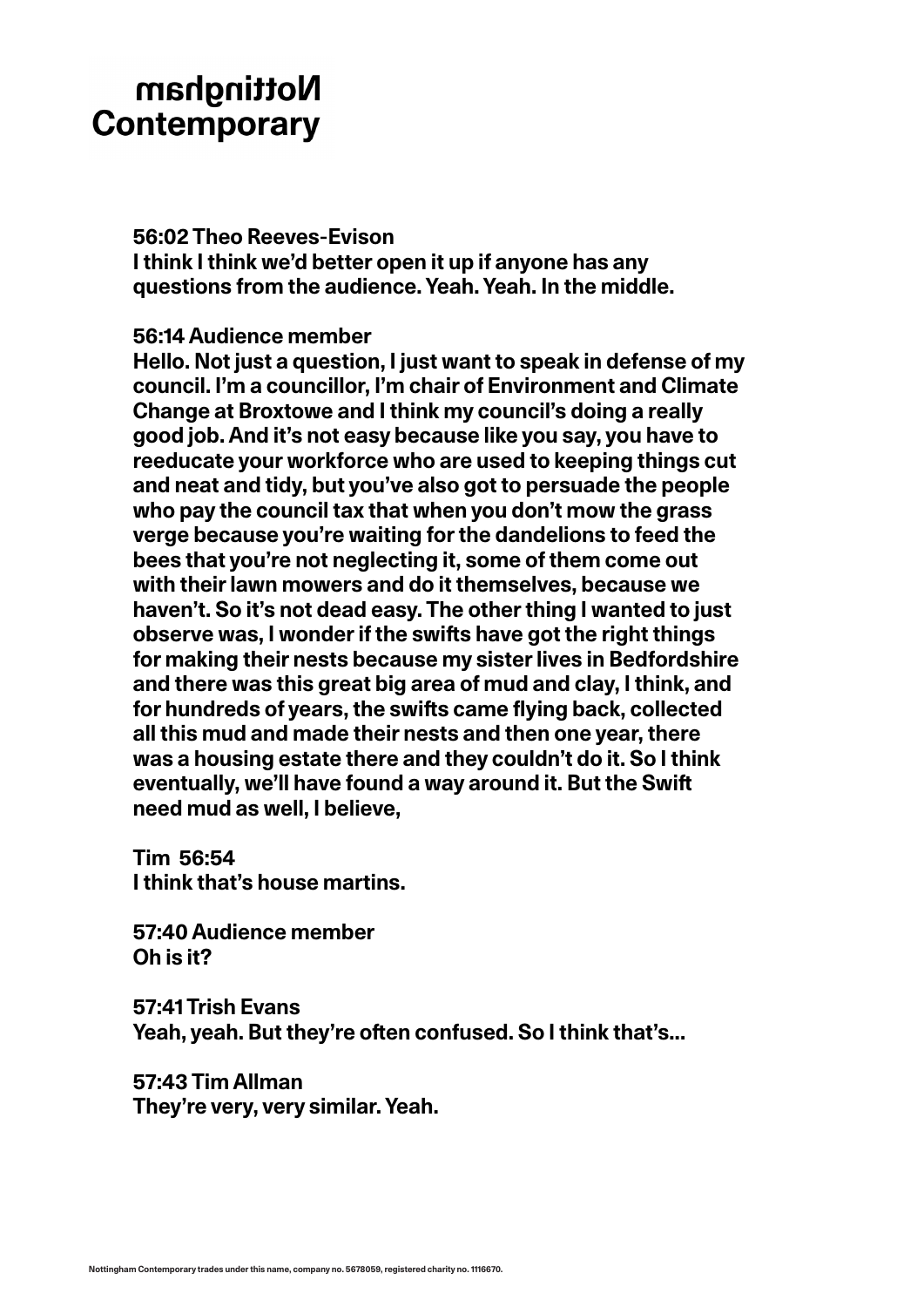#### **57:45 Audience member**

**So you know, sometimes just the box isn't enough is it?**

#### **57:48 Trish Evans**

**Well, yeah, I mean, the whole ecosystem, you brought up a couple of points there that are really important. And we are working with Nottingham City council so whilst we're sort of saying it's frustrating with the cleansing, we really are working collaboratively with the City Council now and that's really great. I mean, okay, it came through a little bit of pressure from us. But there's not a not a desire to change, I think that there's a real feeling that this has got to happen, we want to work on change. But like you said, it's systemic, sort of in terms of the way that they council's worked, and people have worked, cleaning and tidying our streets for many, many years, and to change, that overnight isn't gonna happen. But it's really great to know that we can do a street by street approach and to test that out, and we're doing this pilot for the first time this year with 40 streets. So that is a real collaboration. And that's going to be a really great opportunity to see how we, as a neighborhood and community can work collaboratively with the council and understand their challenges. So we are very much listening to each other about the approaches. So that'll be an interesting one to follow on that front. But in terms of going to your question about swifts, house martins you're talking about, but yeah swifts are in decline, not because of just their lack of housing, which has been changed because of the way that we've improved our buildings in terms of, you know, doing them up and fixing them, that means that swifts can't, no longer have their specific nests that they've been nesting in. But it's also about the habitat in which they need to feed on to survive. So when they migrate here, there'll be needing all of that habitat and the insects to live on. So it's not just one thing. It's a whole. So talking about your idea about yeah, how do we make sure it's not just a nest and with Swift Street and with wild.NG, we talk about that whole all the time. So encourage an opportunity to understand the different levels in nature and what's**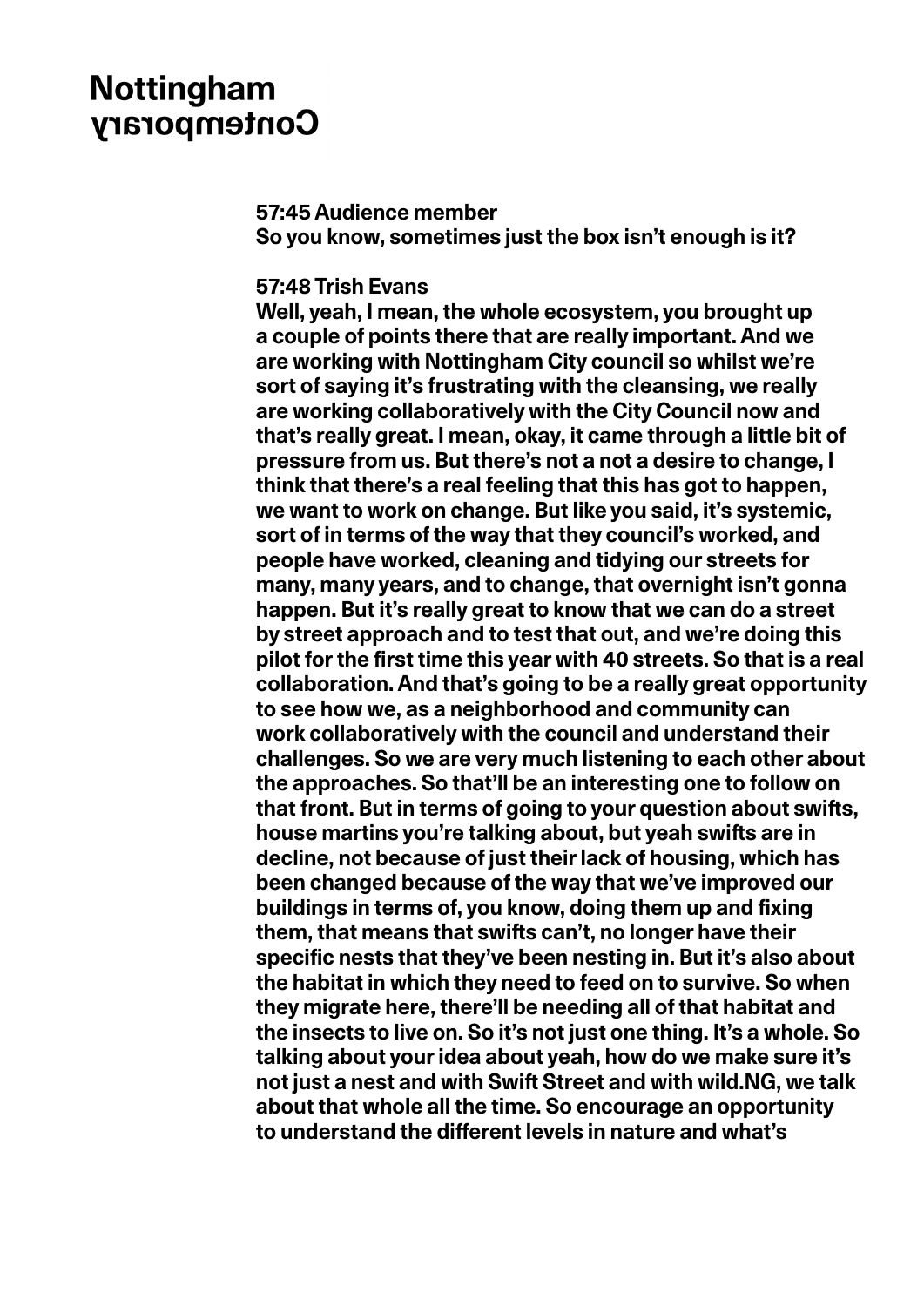**required for the sustainability of each of those. And actually, as residents, we have a real opportunity to improve that and really make a difference.**

#### **59:48 Audience member**

**I really enjoyed the presentation and the ideas that you're bringing forward. I was reflecting on my own experience in Sherwood, of having a lot of drug dealing going on. And one evening, we had four or five police cars and mayhem along the street. So we organised a meeting in the community center. But after that meeting, people reflected that is the first time they'd met most of the people on the street. We've not actually been together as a group before. So there was a kind of positive out of that process. And I think that is something that's missing, generally. So this especially after COVID, so we've all been stuck in our houses, you know, in isolation all getting a bit depressed and all the rest of it. And the idea of some sort of collective identity, I think could be really powerful. Now, one thing we did do was we established a community co op in the old bus depot, I think that's become like an art center. But I think it's lost a bit its purpose, as being a community co op, of bringing people together. And I mean, it struck me that your project, I mean there's Sherwood Art Week, and maybe there could be a Sherwood Nature Week or whatever or Sherwood Art and Nature Week, or something like that, that brings not just streets together, but the whole shebang, and helps build this collective identity. So that was really good. And finally, yesterday, I was outside Aspley Library, because people are really worried that the library's going to close. And I was amazed at the architecture. So the library wasn't simply a box, like the one they're gonna put in Sherwood, it was a beautiful building, with amazing architecture with a dome, and all the rest of it. But outside, there was a green patch, big green patch all around it. So you enter into this space, that was a public space, but also quite a beautiful space with a, you know, integral green aspect, and if we're not careful, we're going to lose that, you know. So that was from 1937. You know, and perhaps there are linkages with**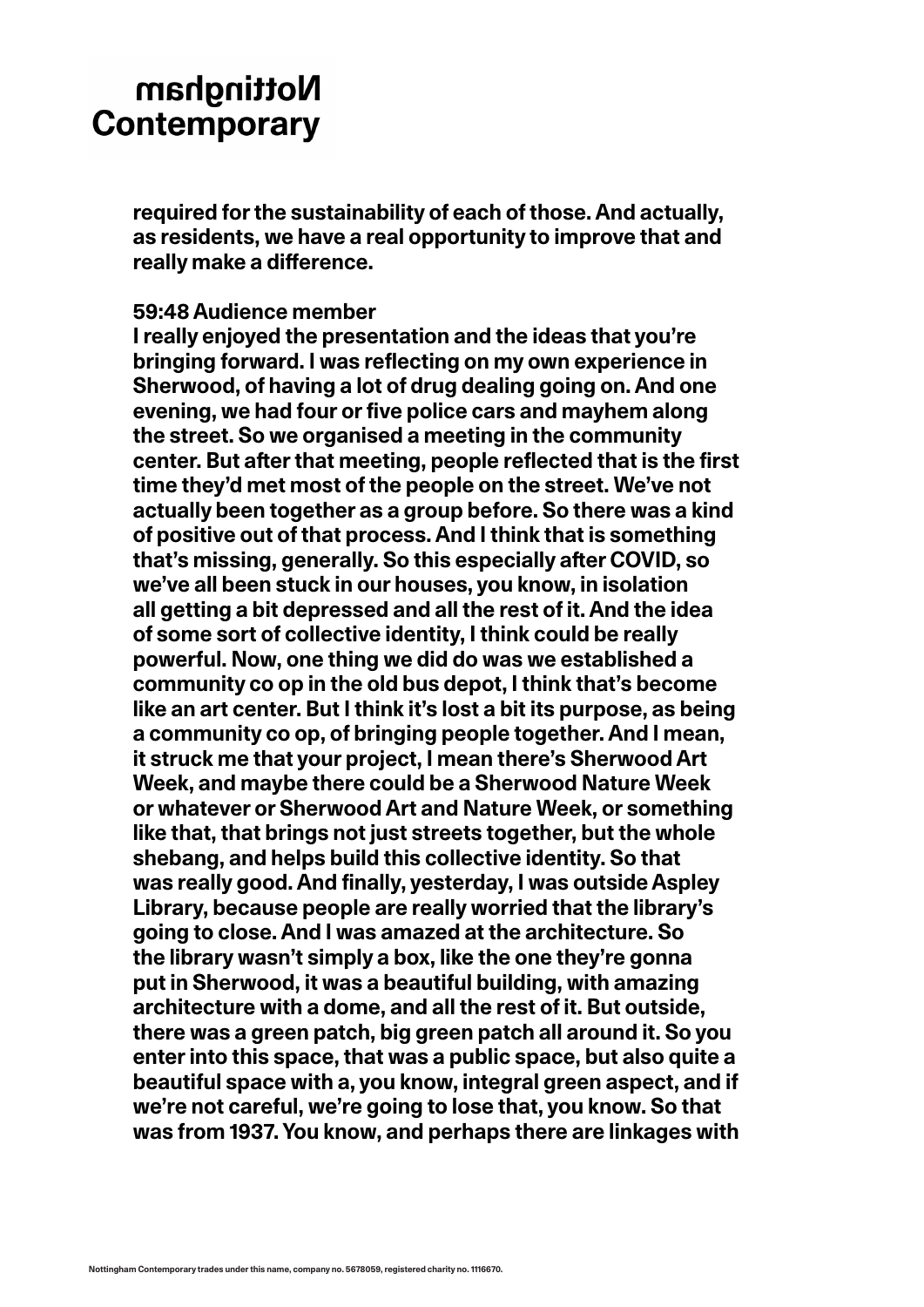**the time that we're in now. So just that idea of architecture, designing in this sense of nature.**

### **1:02:03 Trish Evans**

**There is quite an interesting point just around planning and you know, how planning departments are always talking to, you know, the sustainable teams. I think that's happening a bit more in Nottingham now, but there is that, you know, that idea that we need to have a green infrastructure for the city, and that, you know, the mitigation question that you asked, you know, about, if you're going to develop an area, or you're going to build a building, what you're going to do that's going to be green, that's going to, you know, fulfil that justification of putting that there. And, you know, it might be, you know, I know, there's over a certain footage in Nottingham that you'd have to have a green roof, for example, or so many trees or bird boxes, or whatever it may be. But the problem is that that doesn't always transpire. And there's not necessarily the authorization or the analysis to know if it's really happened. So there's a little bit of a missing link there. And, you know, the idea that we've got a sustainable city and thinking much more about planning agreements for the city going forward is really crucial for that to be successful. We used to have something in Nottingham as well called breathing space, which is for every child born, there'd be a tree planted. And that was great. But then no one actually checked. And so, but that's only because of just that little missing link again. And so it's trying to sort of find routes, where these things can actually really happen, you know, and architecture and infrastructure is really important. And what's also very important is that we go back to that nature recovery network vision of wild.NG is that putting a tree on a street, which is quite squeezed, and quite isolated, is okay, but it's not great, really, in fact, it's quite starved. And we really need to be inspiring more of a wilder network and that can bring innovation and really interesting design, I guess, the Broadmarsh vision, looking at the ideas and the vision of outside this building, for example, they're all networking, it's thinking about some real creativity in the**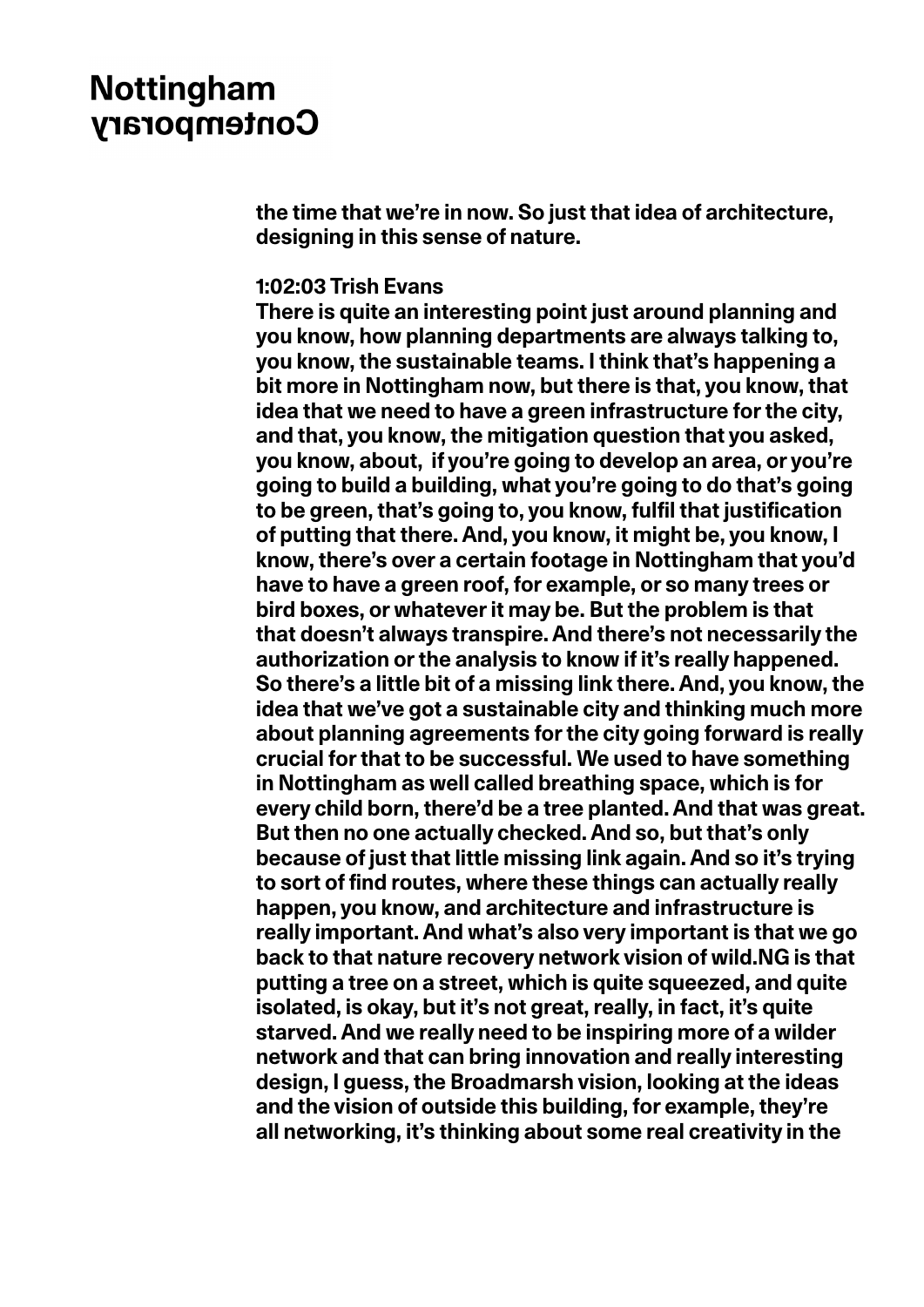**way that we approach these things. It's sustainable, but does connect nature, because when you do connect it, it's got a far greater chance of surviving, than if you've got the odd plotted green, you know, if you looked at architectural drawings it's quite common, isn't it? You get the lovely tree that's colored in green, and there's a bird flying there and families walking by looking happy. But actually, it's the reality that isn't always followed through. And it isn't. But you know, there needs to be a bit of linkages going on there. And we hope that perhaps, you talked about Sherwood, there's quite a community there, that we hope that will help grow that connectivity and linkage and challenge when it's not fulfilled as well.**

### **1:04:43 Tim Allman**

**Can I just quickly pick up on your comment about the library? I don't know Aspley library, but buildings like that, that are very well, you know, very beautiful and well designed. Often they for me, they show a certain, it's about pride and optimism, isn't it? When it was built, in the time it was built. We live in times where optimism can be quite in short supply, particularly around well, about lots of things, but certainly around the natural world, and biodiversity and threats to biodiversity. And I think designing and incorporating space for nature in our cities is an optimistic act. It's important for that reason alone, I think and that's something for me. I hope wild. NG does on a street by street basis, being optimistic about connection with nature where they live, that's as important as in some ways as the actual outcomes in terms of whether the swifts nest is there or not. It's about the optimism and the hope and the sort of antidote to eco despair.**

### **1:05:48 Theo Reeves-Evison**

**Ama, thank you, yeah you've had your hand up for a while.**

### **1:05:50 Ama Josephine B Johnstone**

**Thanks. Thanks. Hello. Yes, thanks Theo. And thank you both. I have a couple of quick questions. I really was trying to take on your challenge to think about, like, where are you really**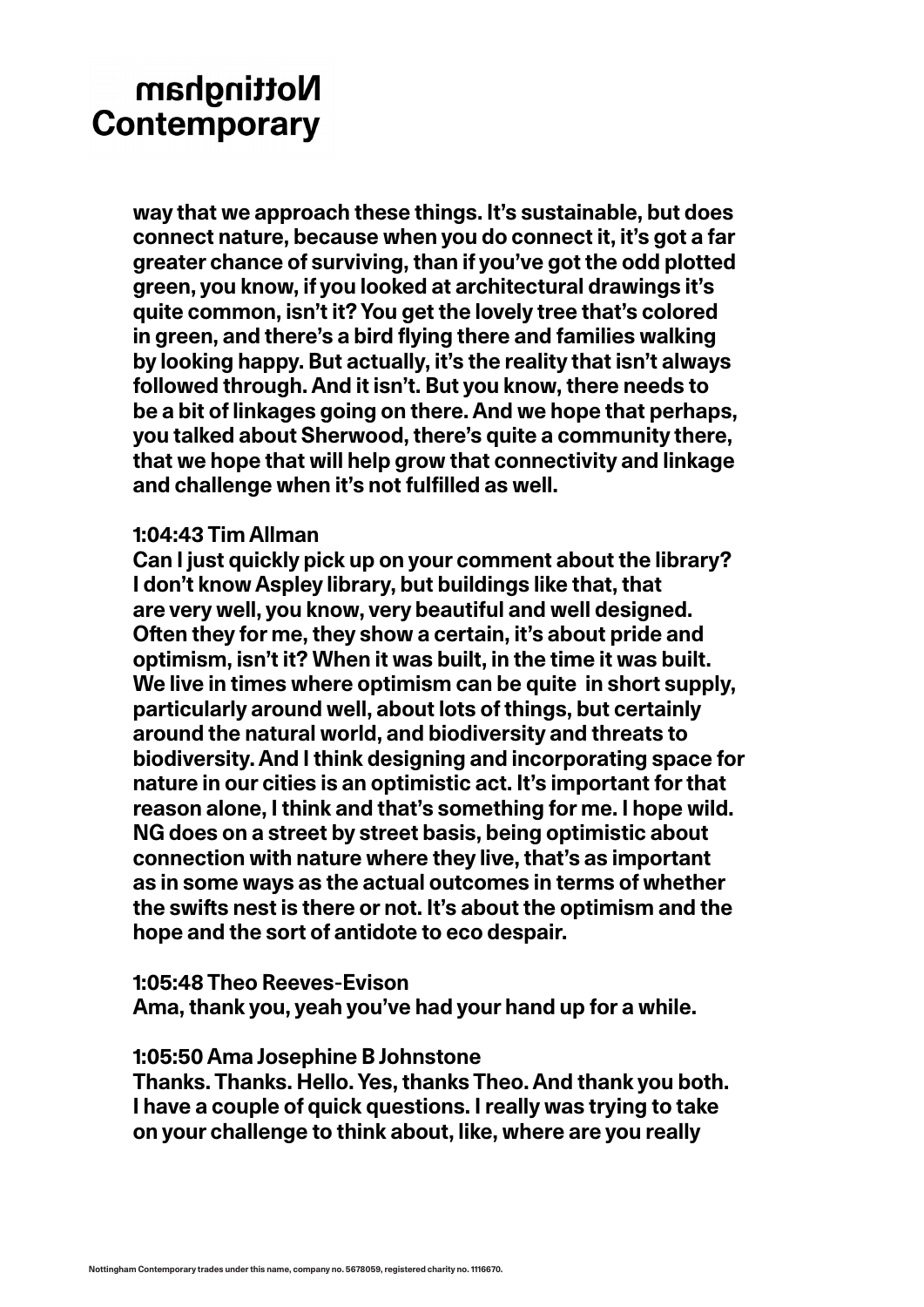**on the spectrum of thinking about streets. And so I've been really thinking about that, I was thinking a lot about Atlanta, which is a city in Georgia, in the United States of America, which is incredibly overgrown, it's an incredibly green city. But one of the reasons it's really overgrown is because there isn't city wide support for people to like, deal with trees that are potentially, you know, damaging their houses, there are a lot impoverished communities. I think we can't kind of run away from the fact that certain kind of greener spaces, or like, spaces where nature's taken over tend to be spaces where people have less access to support from the state, right? And that leads to all kinds of other problems, which might be really great in that they're green, but then, you know, there's health care and so on... And it's been kind of really good to hear how you're like dealing with those difficult combinations of things. Especially, I was also thinking about those pavements, not being necessarily wheelchair accessible. And those tricky complications, it'd be great to hear about that. And the second was just an offering, which is that one of the ways that I've been really inspired by working around weeds is by the kind of herbalist and medicinal naturopathic workers who are looking at the medicinal properties of weeds, and really using that to work with communities who see weeds as weeds and being like, actually, they have all these incredible properties. And you can make tea and you can make poltices and kind of running those workshops has really helped to honor the kind of quote unquote, weeds in like community populations. So, I don't know if that might be useful, something you're aware of, but that's been really helpful in transforming that natural hierarchy. But I think has also been, yeah, that is prevalent. Thank you.**

#### **1:07:59 Tim Allman**

**Yeah. Yeah, thanks for that. Yeah, that's a really good point about how, yeah, in lower income areas, or whatever, often, things are more neglected by default, not by design. And so all the all the resources get pointed towards making the nice streets clean. And that's something that's really**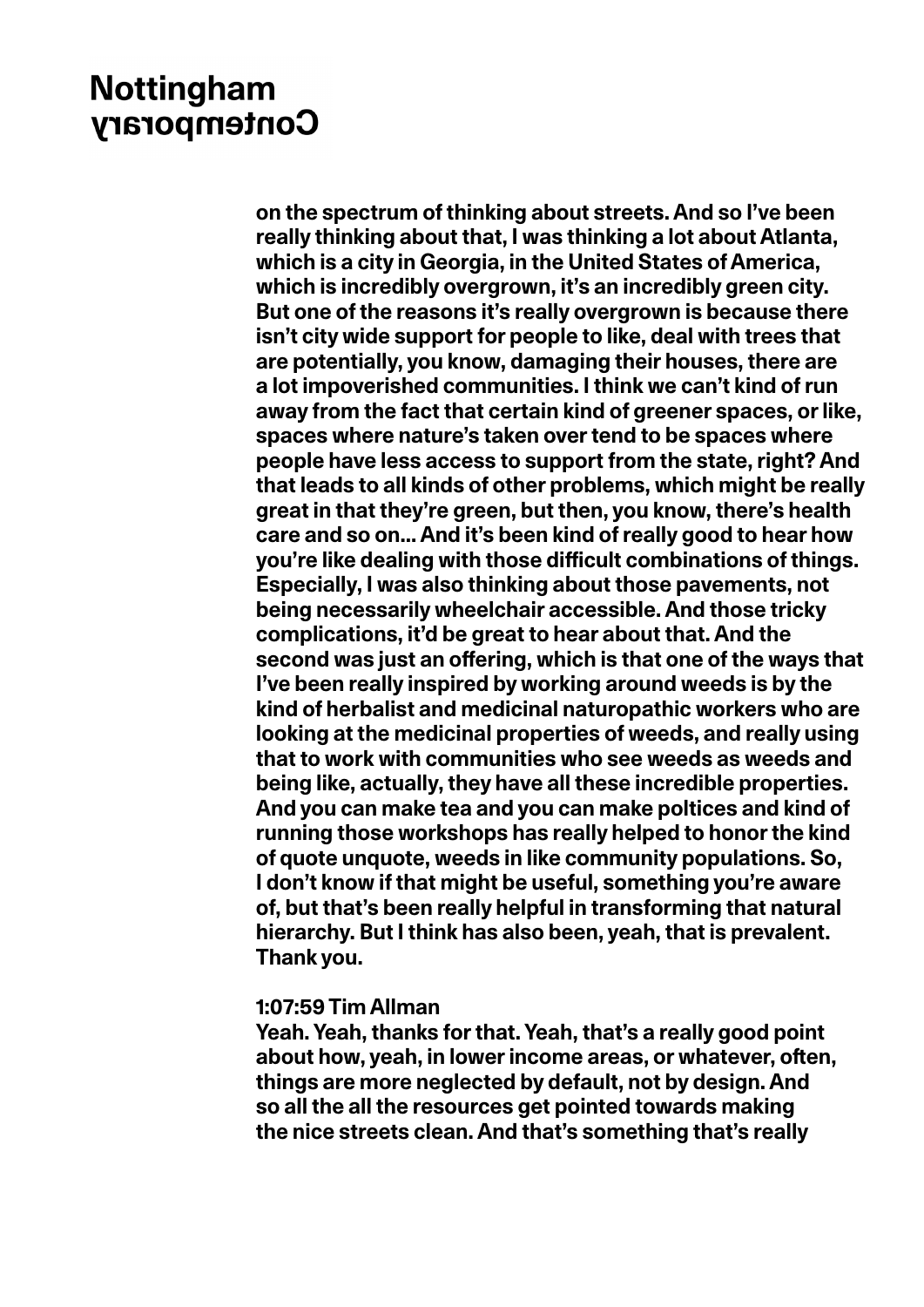**important, and one of the many contradictions around the whole poison free pavements concept potentially. And that's why we're very, very clear that it has to be a street by street conversation, where people say, how do we want our street to be? What's the balance between, you know, letting you know glyphosate get sprayed on it or not. And one thing that I don't think we did mention in the presentation, but is an important, and potentially slightly awkward point is, if we do want our streets, if I want my street to be wilder to have all the you know, have all the Ivy-leaved Toadflax growing in the gutter and all rest of it and not to have glyphosate sprayed on it, then it might well be I along with my neighbors need to get out there a few times a year, and help maintain it. And actually go out there with a you know, with a hoe or whatever, or a trowel, and move stuff that is going into a drain or whatever or is impeding. The point about pavements, and accessibility is a point. There was in Brighton, I think during the last year, I think it was 2021, they did ban glyphosate from at least certain areas of the city. And they appointed a team, a council paid team, to keep the streets maintained without using chemicals. But unfortunately, all the team happened to get COVID. And so there was no maintenance done for I think, more or less two months. And there were complaints about people, you know, tripping over weeds, and they were accessibility issues around that. So there is a balance and brings up stuff around like should it be the council's job to employ people with trowels and hoes? Or should that be a voluntary thing? Not everyone has the capacity to get out there in their spare time and have these conversations even, let alone. So there is a lot there, that we do need to, as we develop the idea which is still in its early stages, isn't it, that we need to be very aware of and test out but it is a dead important point.**

#### **1:10:23 Trish Evans**

**So it was sort of looking at this as a pilot this year. So we've got about 40 streets, hopefully. But those questions that you mentioned are very much on the mindset of those who are very fearful or scared about what the street might look**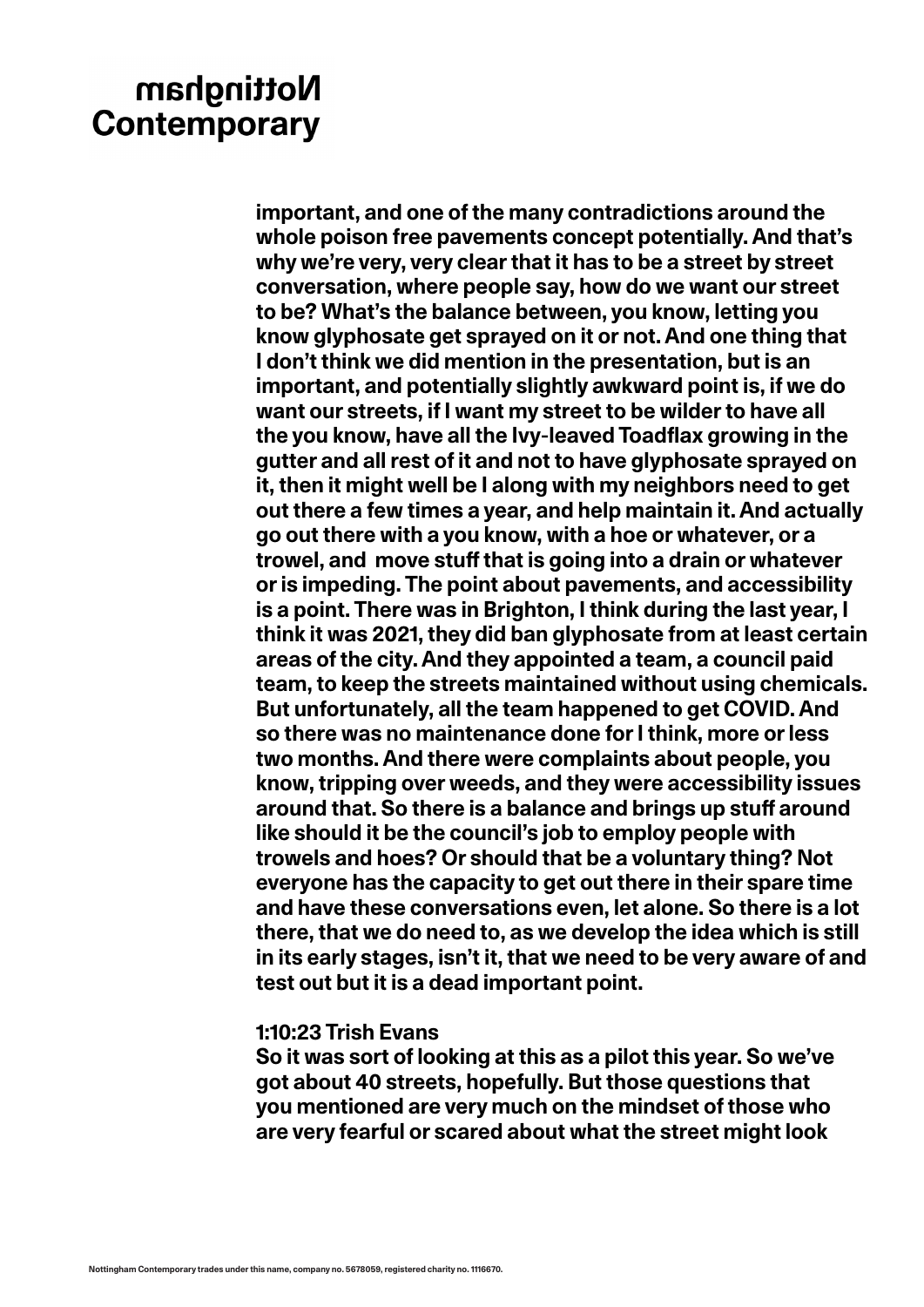**like. That's where we posed the question in the presentation because there's a sense that if you leave something to go wild, it looks abandoned or it looks messy, and then it looks unloved and then that means the council aren't doing their job. And then there are complaints. So there's lots of things like that. So it's about changing firstly, the mindset of what a healthy and cared for street looks like. And can we work towards engaging our community to see how wonderful some of those plants are? But that hand pulling approach with a street by street conversation is definitely key. And also your mention about herbalism. We've actually got that programmed in, Becky who spoke earlier, who facilitated one of the conversations, that's her practice and area as an artist. And so we're programming that exact same thing. So it's broadening that understanding of a certain species and seeing where that helps us in terms of nutrition or health benefits and the story of plants. So it's basically I think, opening up that dialogue and conversation, which aren't always easy. And we know that when we work with the council, like was just mentioned, you know, there's a real need to make sure places are safe, that they are healthy or untidy for certain needs and certain things to function, you know, but it's the use of the poison that we really want to ban. And if we're going to go back to your original question where you want to go, personally, me, we shouldn't be having any chemicals, you know, they should be banned. That's my personal take on it, how we manage plants, there's lots of options. So it's just thinking about the impact of a glyphosate is so serious. It just needs to stop. And so we need to find a pilot through our city to see what that brings. We're also looking at the idea of leaving a street, well, in COVID, our streets weren't sprayed. And so what really happened in that year? Was it really that bad? There are certain needs to compare the certain people within our community naturally, who see it as untidy and they don't like it, they want to improve it before it gets worse. So it's thinking about how our community can help and work with us to do that. But yeah, it's a collaboration. And it's not a simple solution. And there's**